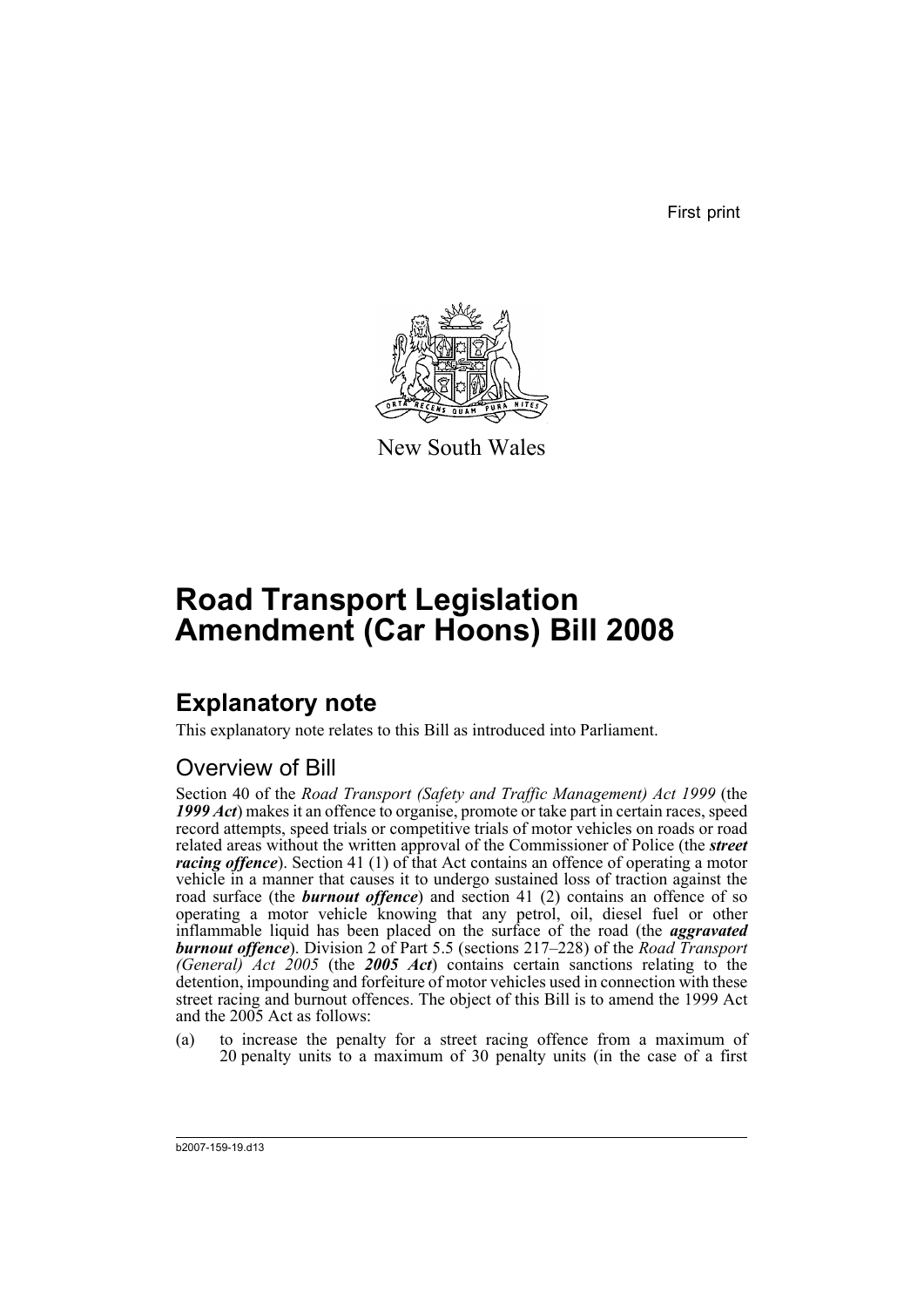Explanatory note

offence) or 30 penalty units or imprisonment for 9 months or both (in the case of a second or subsequent offence),

- (b) to expand the ambit of the aggravated burnout offence and increase the maximum penalty for that expanded offence from a maximum of 7 penalty units to a maximum of 30 penalty units (in the case of a first offence) or 30 penalty units or imprisonment for 9 months or both (in the case of a second or subsequent offence),
- (c) to provide for an automatic licence disqualification period of 12 months for a person convicted of the expanded aggravated burnout offence,
- (d) to increase the maximum penalty for the burnout offence from a maximum of 5 penalty units to a maximum of 10 penalty units,
- (e) to enhance the operation of Division 2 of Part 5.5 of the 2005 Act and to provide additional and more effective sanctions (such as wheel clamping and crash testing) in respect of the street racing offence and expanded aggravated burnout offence,
- (f) to provide for the immediate suspension under section 205 or 206 of the 2005 Act of the driver licences and visitor driver privileges, respectively, of persons charged with the street racing offence or expanded aggravated burnout offence.

The Bill also contains amendments of a related, consequential or savings and transitional nature to the 1999 Act, the 2005 Act and other related legislation.

## Outline of provisions

**Clause 1** sets out the name (also called the short title) of the proposed Act.

**Clause 2** provides for the commencement of the proposed Act on a day or days to be appointed by proclamation.

**Clause 3** is a formal provision that gives effect to the amendments to the *Road Transport (General) Act 2005* set out in Schedule 1.

**Clause 4** is a formal provision that gives effect to the amendments to the *Road Transport (Safety and Traffic Management) Act 1999* set out in Schedule 2.

**Clause 5** is a formal provision that gives effect to the amendments to the Act and regulations set out in Schedule 3.

**Clause 6** provides for the repeal of the proposed Act after all the amendments made by the proposed Act have commenced. Once the amendments have commenced the proposed Act will be spent and section 30 of the *Interpretation Act 1987* provides that the repeal of an amending Act does not affect the amendments made by that Act.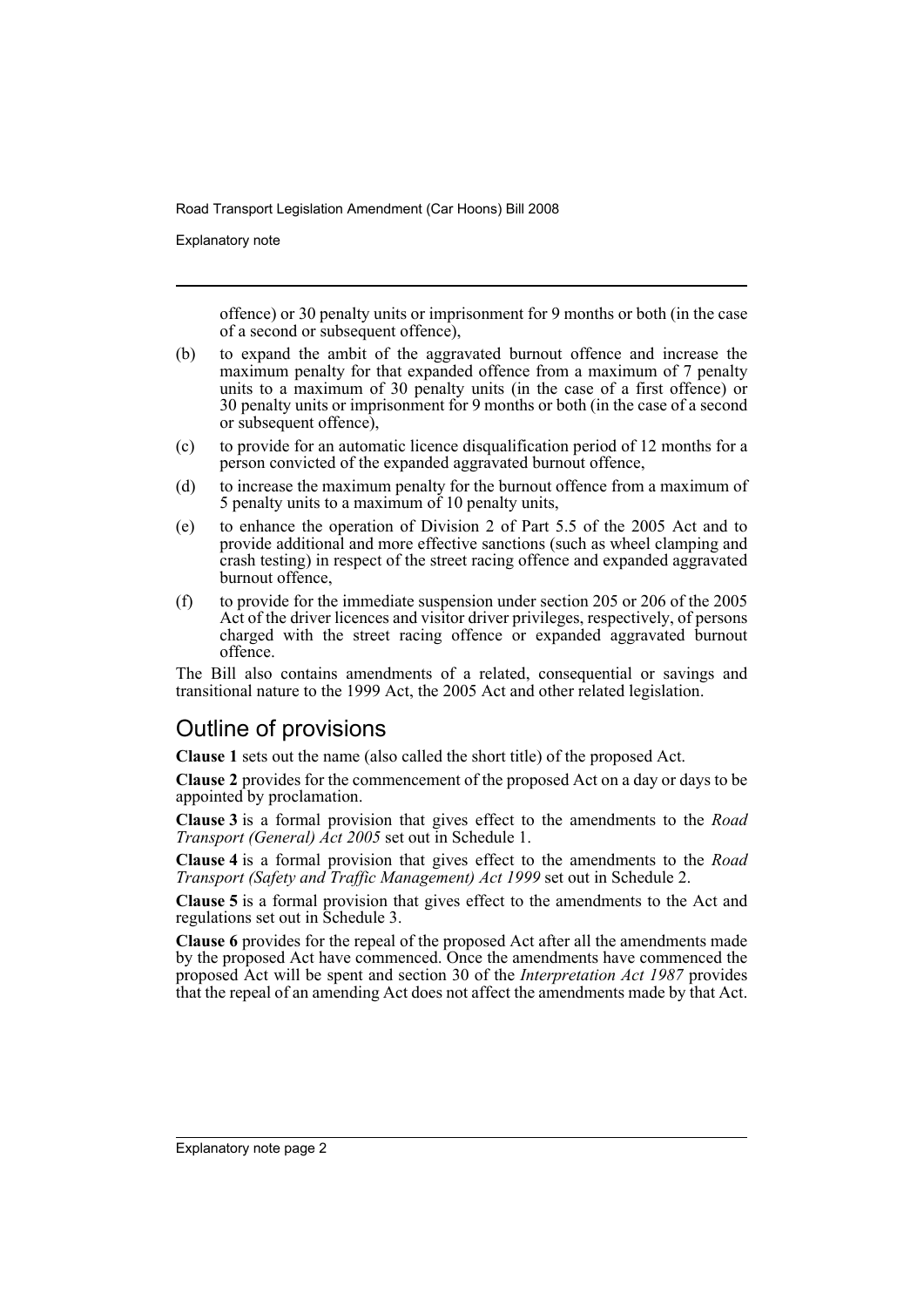Explanatory note

## **Schedule 1 Amendment of Road Transport (General) Act 2005**

### **Suspension of licences and driving privileges**

Section 205 of the 2005 Act enables a police officer to immediately suspend the driver licence of a person charged with certain offences. **Schedule 1 [1]** amends section 205 to enable a police officer to suspend the licence of a person who is charged with a street racing offence or the expanded aggravated burnout offence.

Section 206 of the 2005 Act enables a police officer to immediately suspend the driving privileges of a visiting driver charged with certain offences. **Schedule 1 [2]** amends section 206 to enable a police officer to suspend the driving privileges of a visiting driver who is charged with a street racing offence or the expanded aggravated burnout offence.

### **Detention, impounding, forfeiture, wheel clamping and crash testing of motor vehicles**

Division 2 of Part 5.5 of the 2005 Act provides for the removal, impounding and forfeiture of motor vehicles used in connection with street racing and burnout offences. **Schedule 1** contains a number of amendments to enhance the operation of the Division and to provide additional and more effective sanctions for these offences.

Section 218 of the 2005 Act currently enables a police officer to impound a motor vehicle that is being or has been operated on a road so as to commit a street racing, burn out or aggravated burnout offence or that has been impounded or forfeited under section 219 of the 2005 Act. A vehicle may be seized from a public place or from a private property with the consent of the owner or under a search warrant.

**Schedule 1 [6] and [7]** amend section 218 to provide a police officer with two other options. The vehicle may be clamped or the driver, and (if the driver is not the registered operator for the motor vehicle) the registered operator of the vehicle, may be given a notice (called a *production notice*) requiring the driver or operator to produce the vehicle at a specified place within 10 days after being given such a notice.

**Schedule 1 [11]** amends section 218 to make it an offence to fail, without reasonable excuse, to comply with the requirements of a production notice. It also enables the Authority to suspend the registration of a registrable vehicle for a period not exceeding 3 months if the registered operator is found guilty of such an offence, pays the whole or part of the amount specified in a penalty notice issued in respect of such an offence or fails to pay the amount so specified or to elect to have the matter dealt with by a court.

**Schedule 1 [8], [9] and [10]** are consequential amendments to section 218.

**Schedule 1 [5]** substitutes section 218 (1) (b) as a consequence of the enactment of proposed sections 219 and 219A.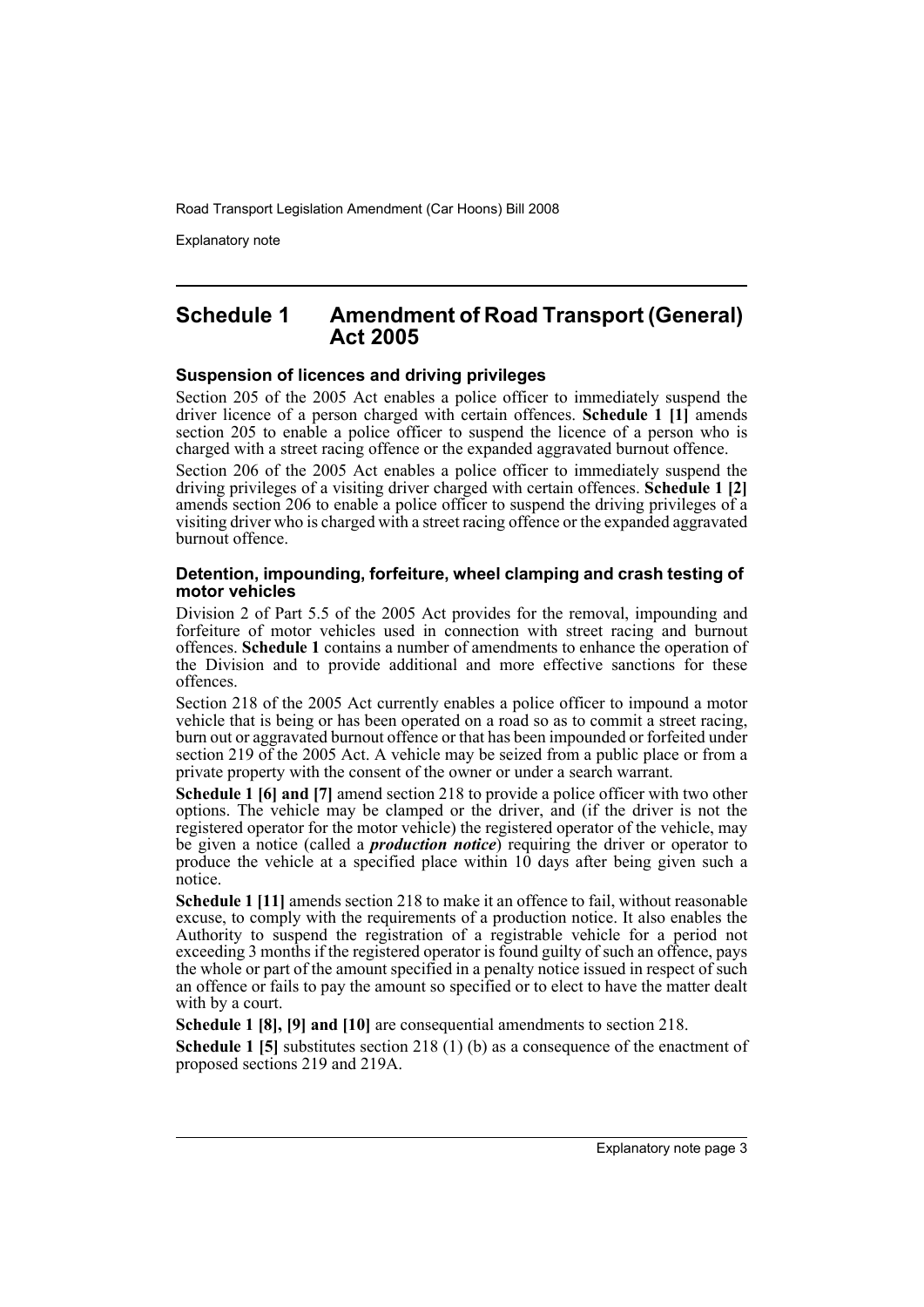Explanatory note

Section 219 of the 2005 Act currently enables measures to be taken against a driver if a street racing or burnout offence is found proven in court or is dealt with by the payment of a penalty under a penalty notice. For a first offence, the vehicle is automatically liable to impounding for 3 months. For a second or subsequent offence, the vehicle used in connection with the offence is automatically forfeited to the Crown. A court has a discretion to reduce or dispense with these measures to avoid undue hardship to any person or other injustice perceived by the court.

**Schedule 1 [12]** replaces section 219 with proposed sections 219 and 219A.

Proposed section 219 enables measures to be taken against the driver of a motor vehicle used in connection with a street racing or expanded aggravated burnout offence who is also the registered operator of the motor vehicle (the *offending operator*). As in existing section 219, for a first offence the vehicle is automatically liable for impounding for 3 months. However, the court is given the option of instead ordering that the vehicle be clamped for a period of 3 months at a place specified in the order. For a second or subsequent offence by the offending operator the vehicle used in connection with the offence is automatically forfeited to the Crown. The discretion of the court to reduce or dispense with these matters is limited to cases where clamping or impounding would cause extreme hardship to the offender or any other person. Difficulty in carrying out employment or in travelling to a place of employment or business or to any place for the purposes of education, training or study are specifically excluded as grounds of hardship for exercising the discretion.

Under proposed section 227 (5) and (6) (as to be inserted by **Schedule 1 [25]**) a forfeited motor vehicle may be released to the Roads and Traffic Authority (the *Authority*) and may be used by the Authority for the purposes of crash testing and any educational program for drivers established by the Authority.

Proposed section 219A enables measures to be taken where a motor vehicle used in connection with a street racing or expanded aggravated burnout offence is driven by a driver who is not the registered operator of the motor vehicle (the *offending driver*). As soon as possible after a motor vehicle is used by an offending driver in connection with such an offence the Authority is required to give the registered operator of the vehicle a notice warning the registered operator of the sanctions that may be taken against vehicles for which the registered operator is the registered operator if further such offences are committed using the same or another vehicle (a *suspension warning notice*). If any offending driver is found guilty of a second street racing or aggravated burnout offence in a vehicle registered in the name of the registered operator within a 5 year period after the suspension warning notice is given, the Authority may take action with respect to suspension of the registration of the vehicle or, if it is unregistered, registration is suspended or the expiry date of the registration is within 28 days of the finding of guilt, the Commissioner must cause it to be clamped or impounded. If an offending driver is found guilty of a third or subsequent offence within that 5 year period the vehicle is automatically forfeited to the Crown. However, the court is given the option of instead ordering that the vehicle be impounded or clamped for a period, and at a place, specified in the order or of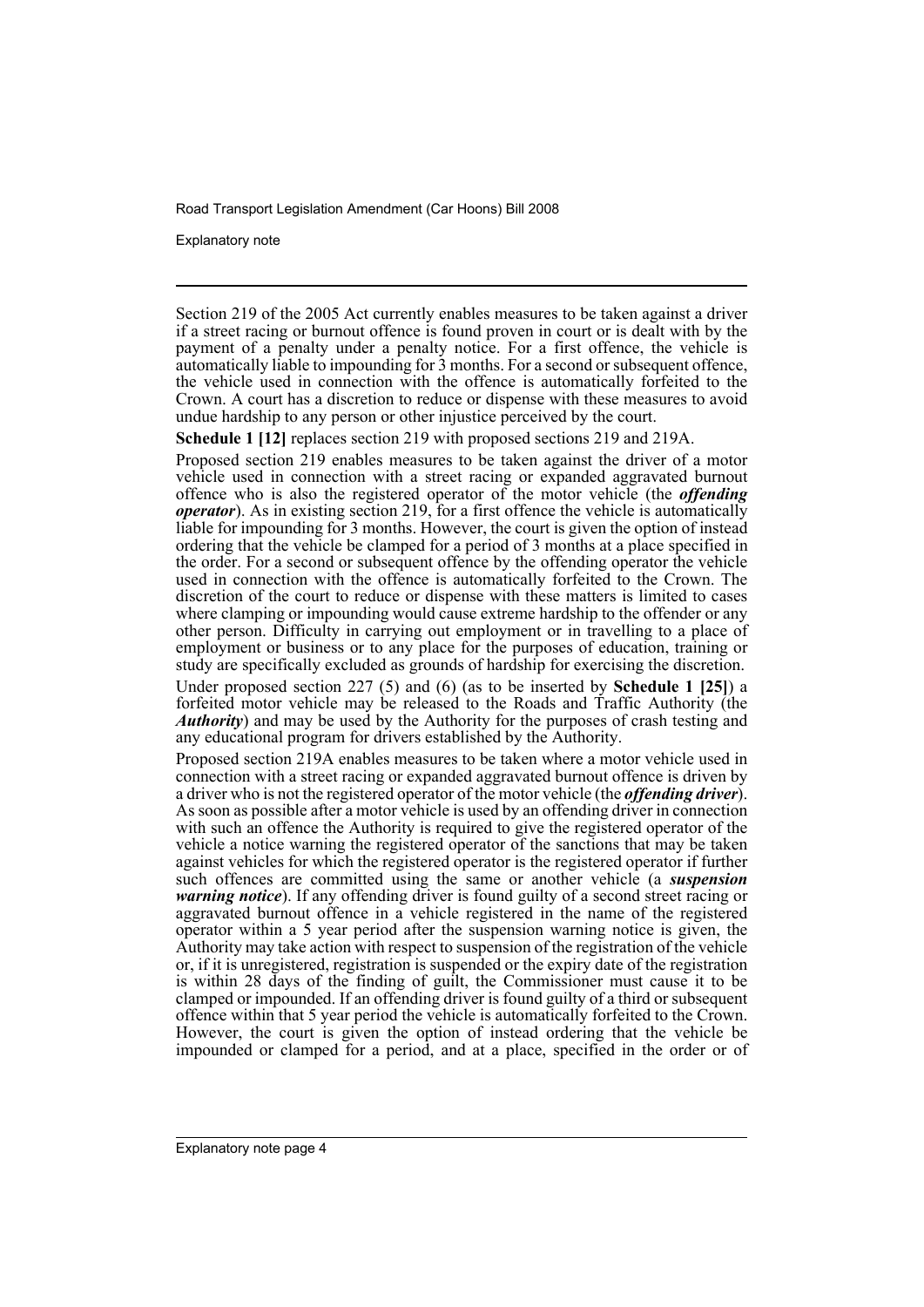Explanatory note

The sanctions do not operate in respect of a motor vehicle that at the relevant time was stolen or illegally taken or used.

Under proposed section 227 (5) and (6) (**Schedule 1 [25]**) a forfeited motor vehicle may be released to the Authority and may be used by the Authority for the purposes of crash testing and any educational program for drivers established by the Authority. Proposed section 219B (**Schedule 1 [12]**) provides for the giving, effect and withdrawal of suspension warning notices under proposed section 219A.

## **Wheel clamping**

Proposed sections 219C–219G (**Schedule 1 [12]**) make provision with respect to the clamping of motor vehicles. **Schedule 1 [4]** inserts definitions of *clamp* and *clamping agent*. Clamping agents include the Commissioner of Police and any person (other than a police officer) or body appointed as a clamping agent by the Commissioner under proposed section 219C. Proposed section 219C enables the Commissioner to limit the places, or manner or circumstances, in which clamping agents may exercise clamping functions. Effectively this enables the proposed clamping provisions to be limited to a trial period or area. Proposed sections 219D and 219E make provision with respect to the issue of identification cards to such clamping agents and their employees or agents. Proposed section 219F requires an offending operator or registered operator whose vehicle is clamped under proposed section  $219$  or 219A to pay fees for the clamping of the vehicle. If part or all of the fee is not paid a court may order the impounding of the vehicle for a period of 3 months, or its forfeiture to the Crown. Proposed section 219G makes it an offence, punishable by a maximum penalty of 20 penalty units, to tamper with, modify or remove a wheel clamp during a period of clamping.

**Schedule 1 [14]** amends section 220 of the 2005 Act to require the Commissioner to give certain notices about the clamping of a motor vehicle under proposed sections 219 and 219A to the registered operator or the holder of any registered interest in the motor vehicle. **Schedule 1 [13] and [15]** make consequential amendments.

**Schedule 1 [16]–[19]** amend sections 221 and 223 of the 2005 Act to provide for the retention of clamps on vehicles and for their removal at the end of the clamping period or if their removal is ordered by a court.

**Schedule 1 [19]** also omits the current power in section 223 (1) and (2) for application to be made to the Commissioner of Police for the release of an impounded motor vehicle.

**Schedule 1 [20] and [21]** amend section 224 of the 2005 Act to enable an application to be made to a Local Court for an order for the removal of clamps from a motor vehicle. In deciding whether to make an order the Local Court may have regard to the safety of the public and the public interest in preventing the use of a motor vehicle that the Court considers is reasonably likely in all the circumstances to be used for further dangerous driving offences, and any alleged extreme hardship or other

dispensing with the forfeiture. The discretion of the court to reduce or dispense with these matters is limited to cases where forfeiture would cause extreme hardship to the offending driver or any other person.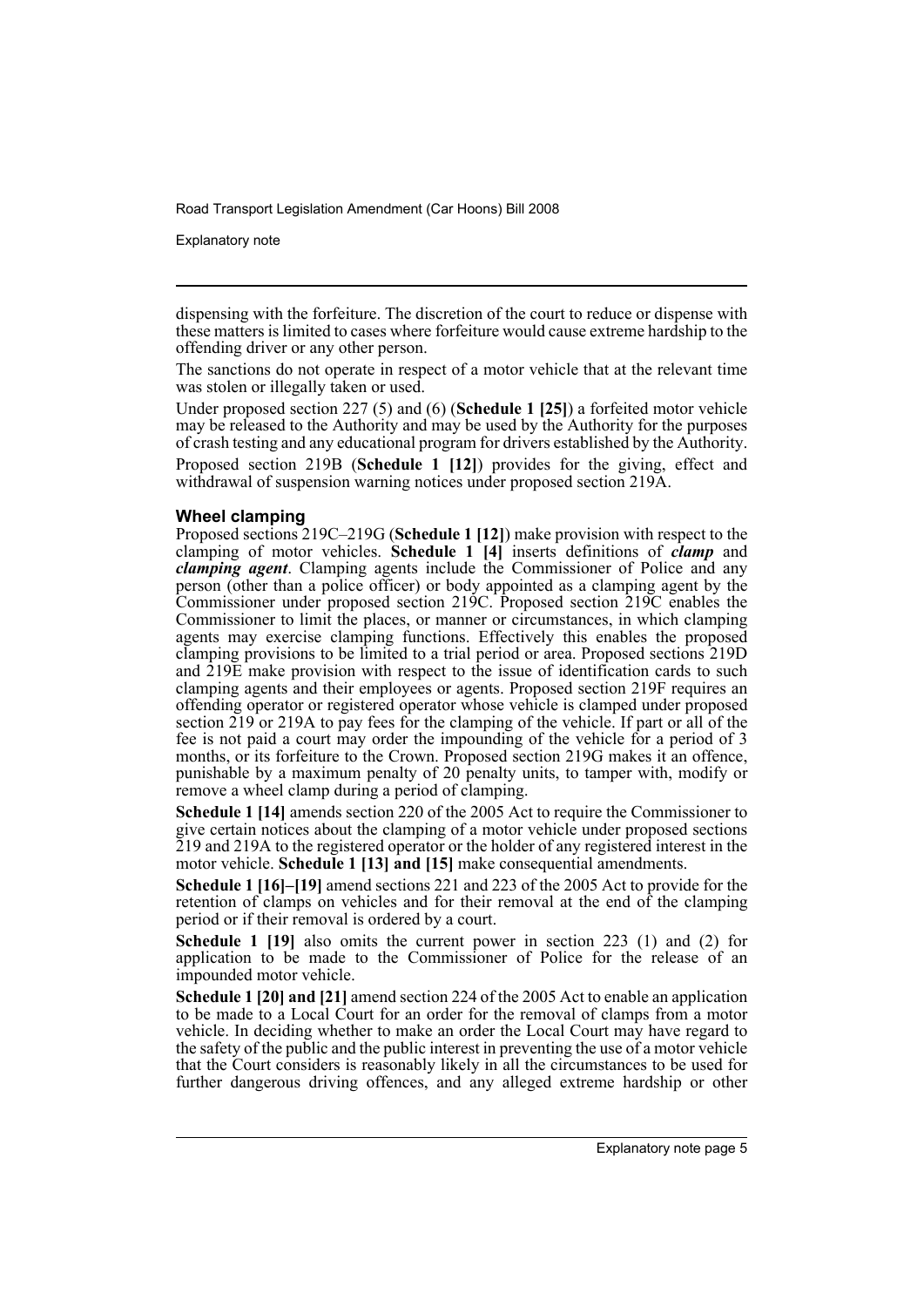Explanatory note

circumstances of the case. The Local Court may order the release of a motor vehicle that was impounded, or the removal of clamps from a motor vehicle that was clamped, under proposed section 219A if it is satisfied that the registered operator did not consent to the driver concerned using the vehicle, and the registered operator had taken all reasonable steps to prevent any person using the vehicle without the consent of the registered operator.

**Schedule 1 [23]** amends section 225 of the 2005 Act to require clamping agents to take all reasonable steps to ensure as little damage as possible is caused to a vehicle by the installation or removal of clamps.

**Schedule 1 [3]** is a consequential amendment to the heading to Division 2 of Part 5.5 of the 2005 Act.

## **Crash testing**

**Schedule 1 [4]** inserts a definition of *crash test* into section 217 of the 2005 Act.

**Schedule 1 [25]** amends section 227 of the 2005 Act to enable a forfeited motor vehicle to be released to the Authority and used by the Authority for the purposes of crash testing and any educational program for drivers established by the Authority.

**Schedule 1 [22]** makes a consequential amendment to section 225 of the 2005 Act.

## **Protection from liability**

**Schedule 1 [24]** inserts proposed section 225A. It provides that no action lies against the Crown, the Minister, the Commissioner, the Authority, any police officer or any clamping agent for any damage to, or theft of, a motor vehicle caused by, or arising from clamping, impounding or crash testing a motor vehicle in accordance with Division 2 of Part 5.5 of the 2005 Act.

## **Savings and transitional provisions**

**Schedule 1 [26]** amends Schedule 1 to the 2005 Act to enable the making of savings and transitional regulations.

**Schedule 1 [27]** amends that Schedule to make transitional provision in relation to the amendment to section 218 and substitution and insertion of sections 219 and 219A described above.

## **Schedule 2 Amendment of Road Transport (Safety and Traffic Management) Act 1999**

**Schedule 2 [1] and [4]** amend sections 40 and 41, respectively, of the 1999 Act to make the penalty increases described in paragraphs (a) and (d) of the Overview.

Section 41 of the 1999 Act makes it an offence for a person to operate a motor vehicle in a manner that causes it to lose traction against the road surface or otherwise in connection with activities prescribed by the regulations, for example organised street and illegal drag racing. Section 41 (2) provides for the aggravated offence of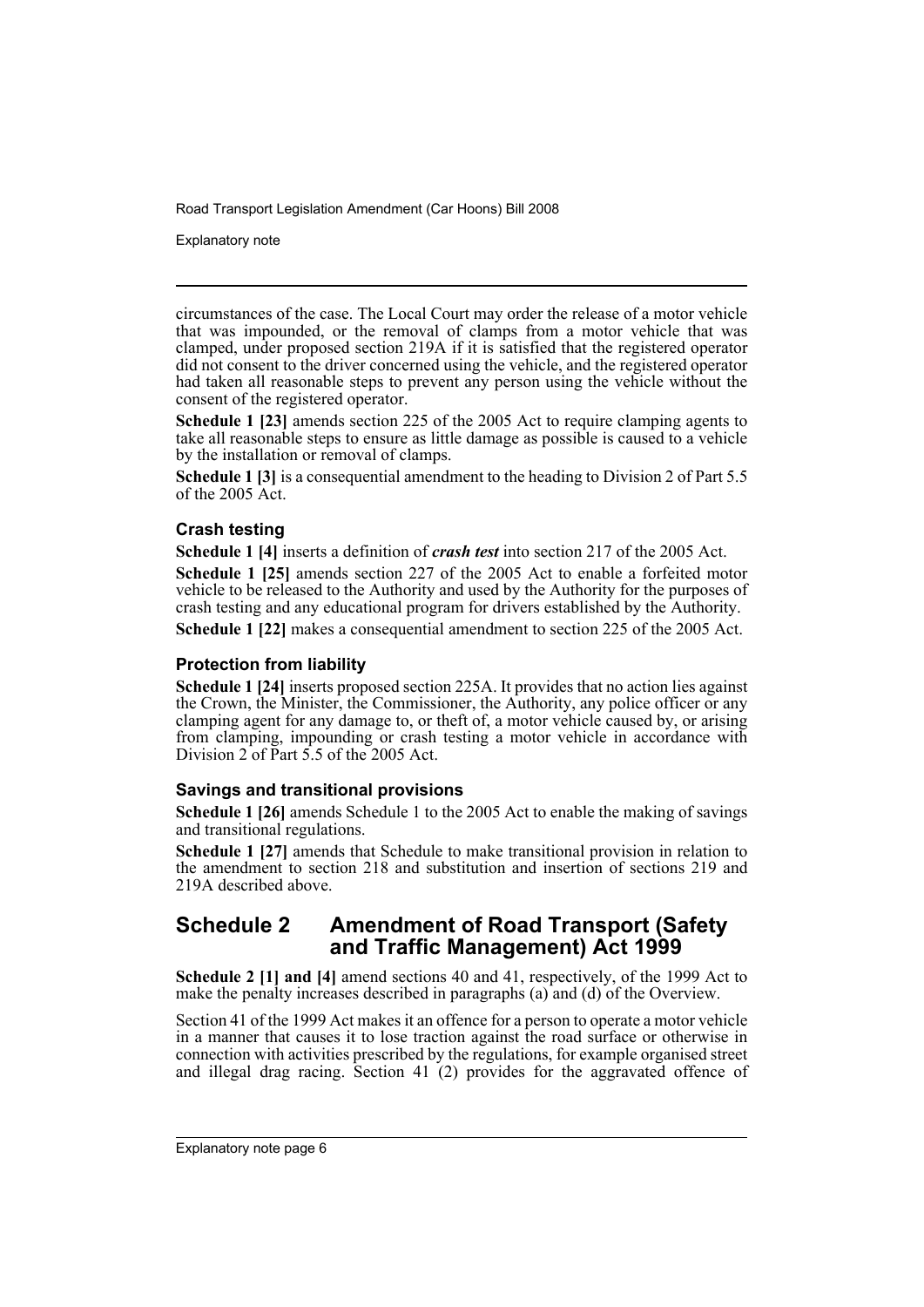Explanatory note

operating a motor vehicle to cause it to lose traction knowing that any petrol, oil, diesel fuel or other inflammable liquid has been placed on the surface of the road beneath one or more tyres of the vehicle.

**Schedule 2 [5]** substitutes section 41 (2) to substantially expand the aggravated offence so that it includes, for example, doing things that prolong, sustain, intensify or increase the loss of traction, operating a vehicle in that way in a place knowing that there is an appreciable risk that it would interfere with the amenity of the locality or make it unsafe for any person and participating, or urging others to participate, in group activities involving the operation of a vehicle in this way. The maximum penalty for the aggravated offence is increased from a maximum of 7 penalty units to a maximum of  $\overline{3}0$  penalty units (in the case of a first offence) or  $30$  penalty units or imprisonment for  $\overline{9}$  months or both (in the case of a second or subsequent offence). The conviction of a person of the expanded aggravated offence under section 41 (2) (a), (b), (c) or (d) also automatically disqualifies the person from holding a driver licence for a period of 12 months (proposed section 41 (7) (**Schedule 2 [6]**).

Proposed section 41 (6) (**Schedule 2 [6]**) requires a court to have regard to certain factors in considering whether an offence has been committed under proposed section 41 (2) (d). For example, in considering whether a vehicle has been operated in a locality so as to make it unsafe for any person the court may take into account the fact that the road is in a residential area or near a school.

**Schedule 2 [2] and [3]** are amendments to notes by way of statute law revision.

## **Schedule 3 Other amendments**

**Schedule 3.1** is a consequential amendment to ensure that the exercise of the new powers to clamping vehicles inserted by Schedule 1 is not an offence under section 651B of the *Local Government Act 1993*.

**Schedule 3.2** amends the *Road Transport (Driver Licensing) Regulation 1999* so that the new aggravated burnout offence will not be a demerit point offence.

**Schedule 3.3 [1]** amends the *Road Transport (General) Regulation 2005* to enable persons to appeal to the Local Court against a decision of the Authority to suspend the registration of, or to crash test, a vehicle under Division 2 of Part  $5.\overline{5}$  of the  $2005$ Act.

**Schedule 3.3 [2]** amends that Regulation to enable a Local Court to take into account certain factors (for example, whether or not a registered operator consented to the use of the vehicle by a driver who committed an aggravated burnout offence) in determining an appeal by the registered operator against action taken by the Authority under proposed section 219A of the 2005 Act.

**Schedule 3.3 [3]–[5]** are consequential on amendments contained in **Schedule 1 [12] and [19]**.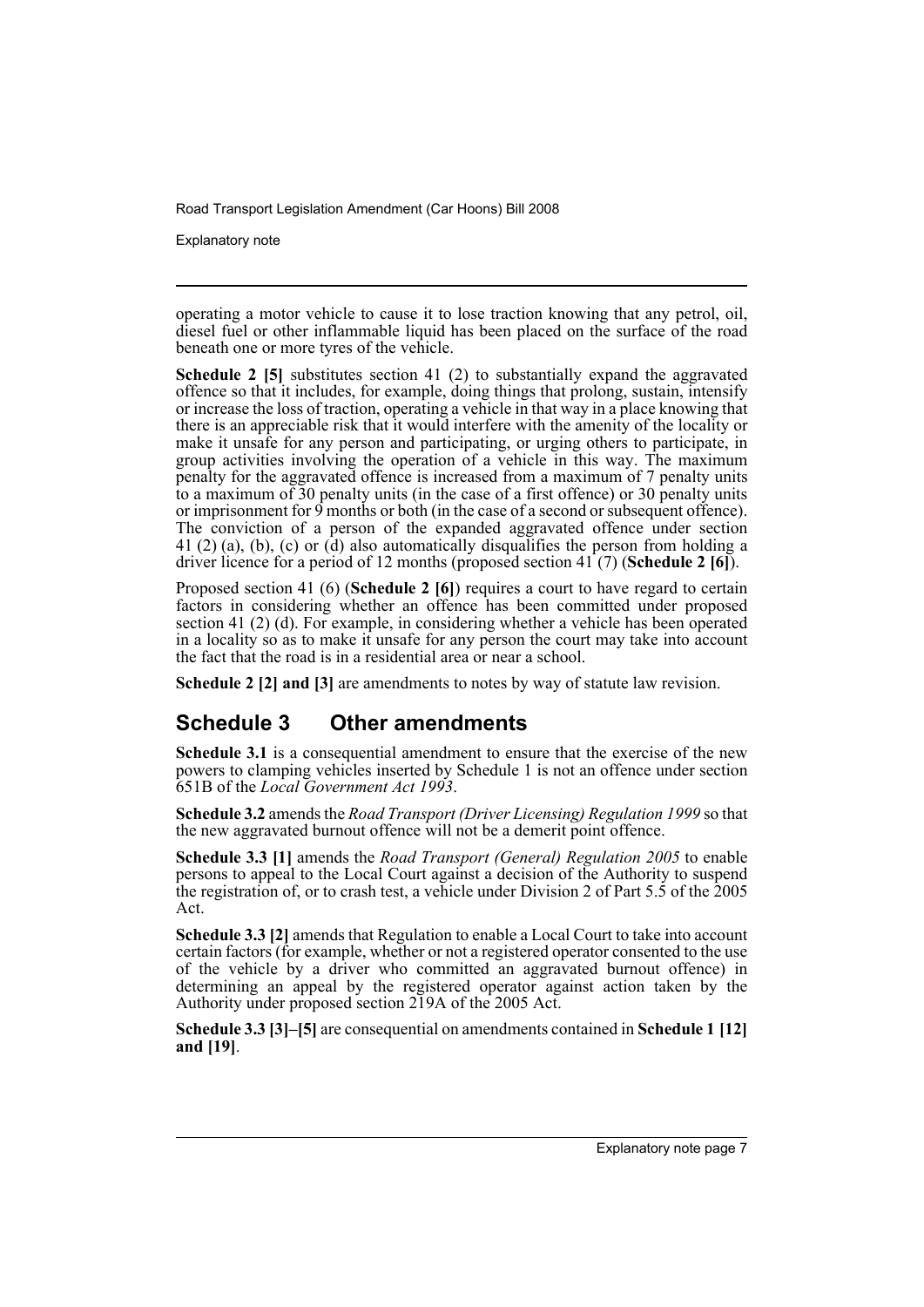Explanatory note

A vehicle that is forfeited under proposed section 219 or 219A of the 2005 Act may be sold under section 227 of the Act. **Schedule 3.3 [6]** amends the Regulation to require a clamping agent to be paid the balance of the proceeds of the sale of a motor vehicle clamped by it if the motor vehicle was impounded or forfeited for failure to pay fees to which the clamping agent was entitled under proposed section 219F of the Act.

**Schedule 3.3 [7] and [8]** amend that Regulation to, respectively, make the new offence of failing to comply with a production notice issued under section 218 of the 2005 Act a penalty notice offence, and to omit a provision that makes the aggravated burnout offence a penalty notice offence.

**Schedule 3.4 [1]** amends the *Road Transport (Vehicle Registration) Regulation 2007* to require the Authority to record certain matters relevant to proposed sections 219 and  $\overline{2}$ 19A and to section 218 on a register. **Schedule 3.4**  $\overline{2}$  is a consequential amendment.

**Schedule 3.4 [3]** amends the Regulation so that the machinery provisions set out in the Regulation about suspension of registration will apply when a vehicle is clamped under the new provisions. **Schedule 3.4 [4]** is a consequential amendment.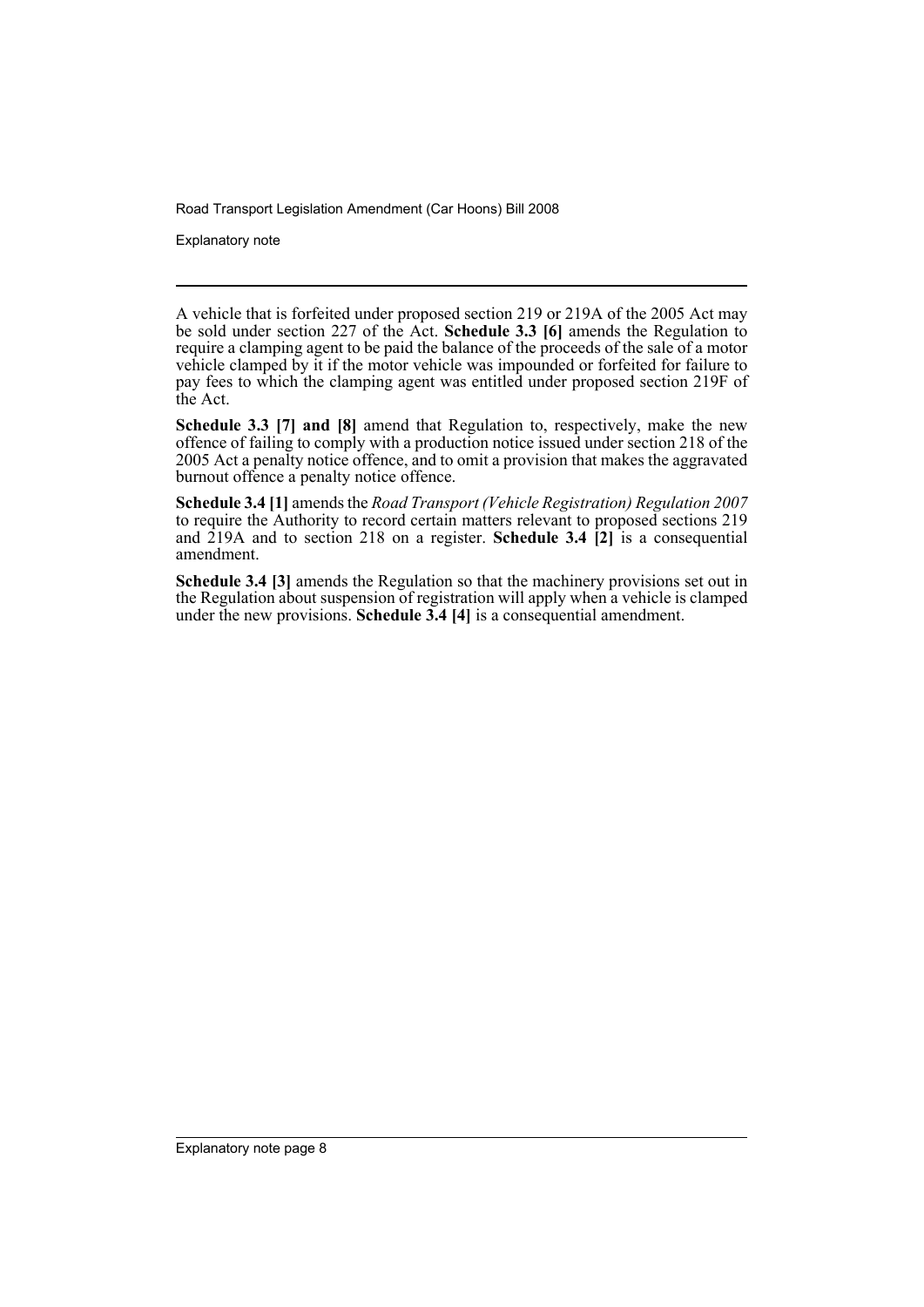First print



New South Wales

# **Road Transport Legislation Amendment (Car Hoons) Bill 2008**

# **Contents**

|            |                                                      | Page |
|------------|------------------------------------------------------|------|
| 1          | Name of Act                                          | 2    |
| 2          | Commencement                                         | 2    |
| 3          | Amendment of Road Transport (General) Act 2005 No 11 | 2    |
| 4          | Amendment of Road Transport (Safety and Traffic      |      |
|            | Management) Act 1999 No 20                           | 2    |
| 5          | Other amendments                                     | 2    |
| 6          | Repeal of Act                                        | 2    |
| Schedule 1 | Amendment of Road Transport (General) Act 2005       | 3    |
| Schedule 2 | Amendment of Road Transport (Safety and Traffic      |      |
|            | Management) Act 1999                                 | 16   |
| Schedule 3 | Other amendments                                     | 18   |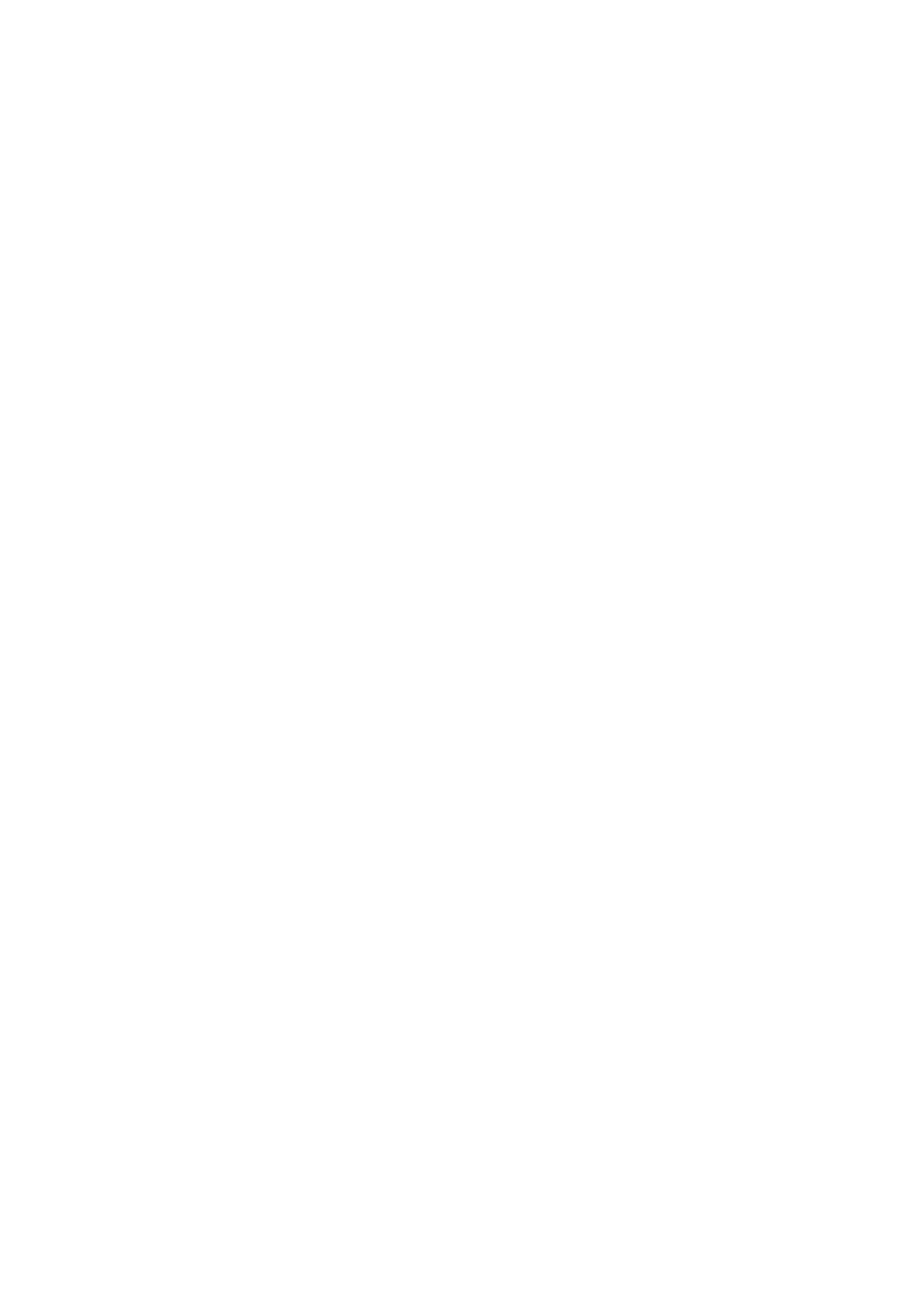

New South Wales

# **Road Transport Legislation Amendment (Car Hoons) Bill 2008**

No , 2008

## **A Bill for**

An Act to amend the *Road Transport (General) Act 2005*, the *Road Transport (Safety and Traffic Management) Act 1999* and certain other road transport legislation to make further provision with respect to certain speeding and other dangerous driving offences; and for other purposes.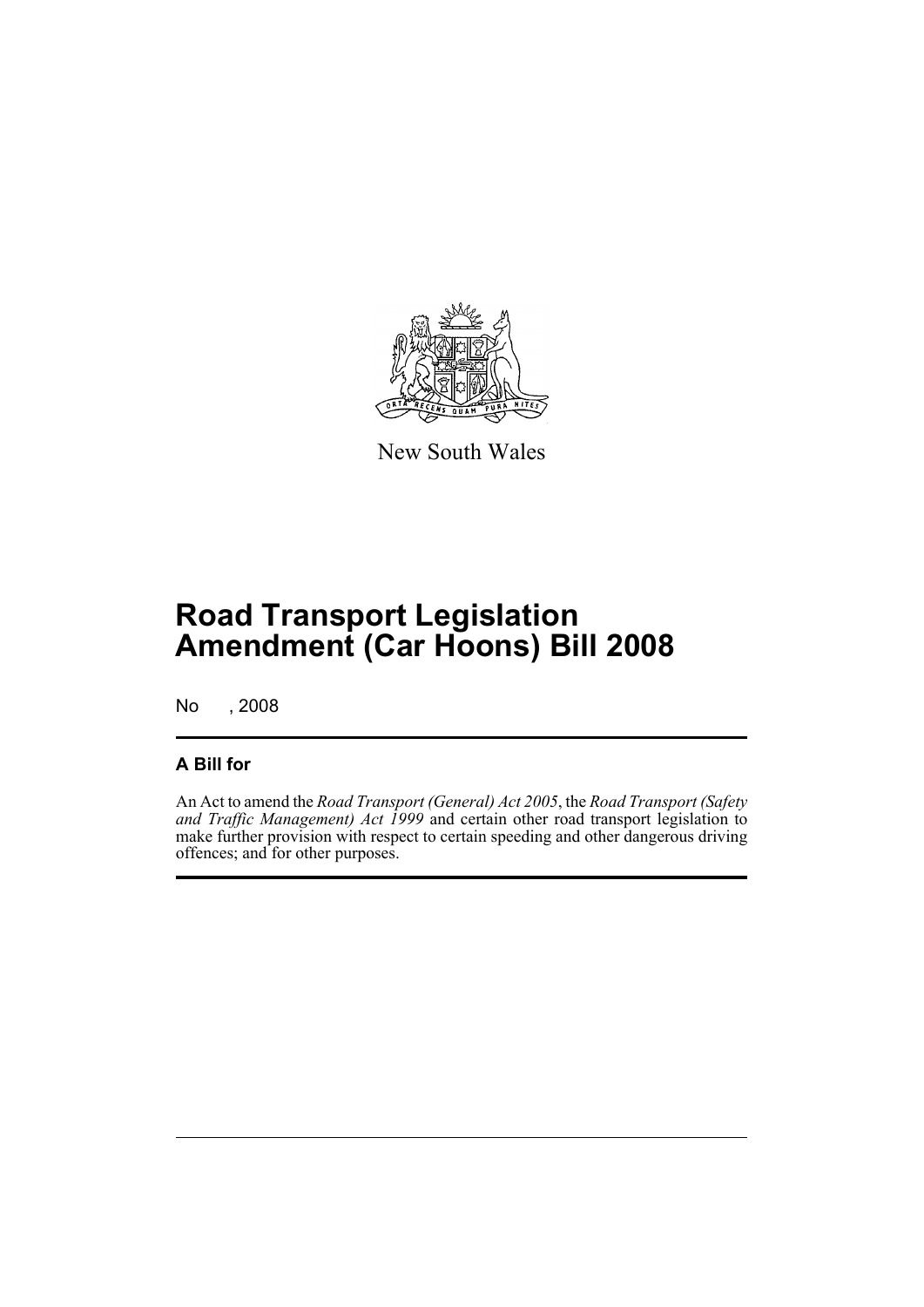<span id="page-11-5"></span><span id="page-11-4"></span><span id="page-11-3"></span><span id="page-11-2"></span><span id="page-11-1"></span><span id="page-11-0"></span>

|              | The Legislature of New South Wales enacts:                                                                                                               | $\mathbf{1}$        |  |  |  |  |  |
|--------------|----------------------------------------------------------------------------------------------------------------------------------------------------------|---------------------|--|--|--|--|--|
| 1            | <b>Name of Act</b>                                                                                                                                       |                     |  |  |  |  |  |
|              | This Act is the Road Transport Legislation Amendment (Car Hoons)<br>Act 2008.                                                                            | 3<br>$\overline{4}$ |  |  |  |  |  |
| $\mathbf{2}$ | <b>Commencement</b>                                                                                                                                      | 5                   |  |  |  |  |  |
|              | This Act commences on a day or days to be appointed by proclamation.                                                                                     | 6                   |  |  |  |  |  |
| 3            | Amendment of Road Transport (General) Act 2005 No 11                                                                                                     | $\overline{7}$      |  |  |  |  |  |
|              | The Road Transport (General) Act 2005 is amended as set out in<br>Schedule 1.                                                                            | 8<br>9              |  |  |  |  |  |
| 4            | Amendment of Road Transport (Safety and Traffic Management) Act<br>1999 No 20                                                                            | 10<br>11            |  |  |  |  |  |
|              | The Road Transport (Safety and Traffic Management) Act 1999 is<br>amended as set out in Schedule 2.                                                      | 12<br>13            |  |  |  |  |  |
| 5            | <b>Other amendments</b>                                                                                                                                  | 14                  |  |  |  |  |  |
|              | The Act and regulations specified in Schedule 3 are amended as set out<br>in that Schedule.                                                              | 15<br>16            |  |  |  |  |  |
| 6            | <b>Repeal of Act</b>                                                                                                                                     | 17                  |  |  |  |  |  |
|              | This Act is repealed on the day following the day on which all of the<br>(1)<br>provisions of this Act have commenced.                                   | 18<br>19            |  |  |  |  |  |
|              | The repeal of this Act does not, because of the operation of section 30<br>(2)<br>of the Interpretation Act 1987, affect any amendment made by this Act. | 20<br>21            |  |  |  |  |  |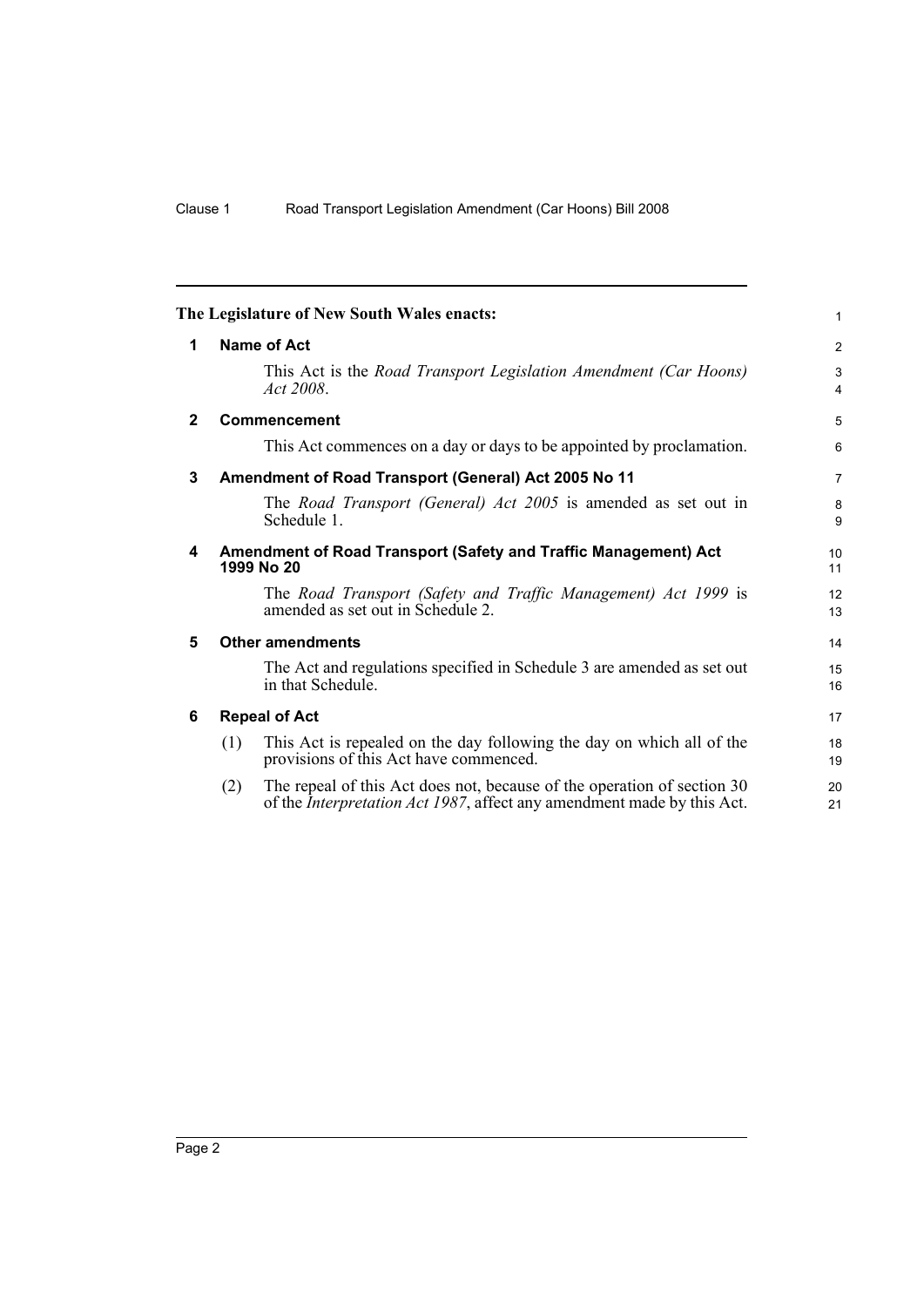Amendment of Road Transport (General) Act 2005 Schedule 1

<span id="page-12-0"></span>

|     | <b>Schedule 1</b>              | <b>Amendment of Road Transport (General)</b><br><b>Act 2005</b>                                                                                                                                                                                                     | 1<br>$\overline{c}$  |
|-----|--------------------------------|---------------------------------------------------------------------------------------------------------------------------------------------------------------------------------------------------------------------------------------------------------------------|----------------------|
|     |                                | (Section 3)                                                                                                                                                                                                                                                         | 3                    |
| [1] |                                | Section 205 Immediate suspension of licence in certain circumstances                                                                                                                                                                                                | 4                    |
|     |                                | Omit "or 22 (2)" from section 205 (1) (b). Insert instead ", 22 (2), 40 or 41 (2)".                                                                                                                                                                                 | 5                    |
| [2] |                                | Section 206 Suspension of driving privileges of visiting driver                                                                                                                                                                                                     | 6                    |
|     |                                | Omit "or 22 $(2)$ " from section 206 $(2)$ $(b)$ .                                                                                                                                                                                                                  | 7                    |
|     |                                | Insert instead ", 22 (2), 40 or 41 (2)".                                                                                                                                                                                                                            | 8                    |
| [3] | Part 5.5, Division 2, heading  |                                                                                                                                                                                                                                                                     | 9                    |
|     |                                | Insert ", wheel clamping" after "Detention".                                                                                                                                                                                                                        | 10                   |
| [4] | <b>Section 217 Definitions</b> |                                                                                                                                                                                                                                                                     | 11                   |
|     | Insert in alphabetical order:  |                                                                                                                                                                                                                                                                     | 12                   |
|     |                                | clamp, in relation to a motor vehicle, means immobilise the                                                                                                                                                                                                         | 13                   |
|     |                                | motor vehicle by means of wheel clamps or by means of any<br>other device prescribed by the regulations.                                                                                                                                                            | 14<br>15             |
|     |                                | <i>clamping agent</i> means the following:                                                                                                                                                                                                                          | 16                   |
|     | (a)                            | the Commissioner,                                                                                                                                                                                                                                                   | 17                   |
|     | (b)                            | a person or body appointed as a clamping agent under<br>section 219C.                                                                                                                                                                                               | 18<br>19             |
|     |                                | Note. The Commissioner may delegate all or any of the functions<br>conferred on the Commissioner under this Division on a police<br>officer or police officers of a specified class—see section 123 (2)<br>of this Act. Also see section 31 of the Police Act 1990. | 20<br>21<br>22<br>23 |
|     |                                | crash test means a test to measure the effect of the impact of a                                                                                                                                                                                                    | 24                   |
|     |                                | motor vehicle that collides with another vehicle or other object,<br>or a pedestrian, that is conducted by a person or body designated                                                                                                                              | 25<br>26             |
|     |                                | by the Authority.                                                                                                                                                                                                                                                   | 27                   |
|     |                                | suspension warning notice is defined in section 219B.                                                                                                                                                                                                               | 28                   |
| [5] |                                | Section 218 Removal or production of vehicles used for certain offences<br>for clamping, impounding or forfeiture                                                                                                                                                   | 29<br>30             |
|     |                                | Omit section 218 (1) (b). Insert instead:                                                                                                                                                                                                                           | 31                   |
|     | (b)                            | is the subject of a period of clamping or impounding, or the<br>subject of forfeiture, under section 219 or 219A,                                                                                                                                                   | 32<br>33             |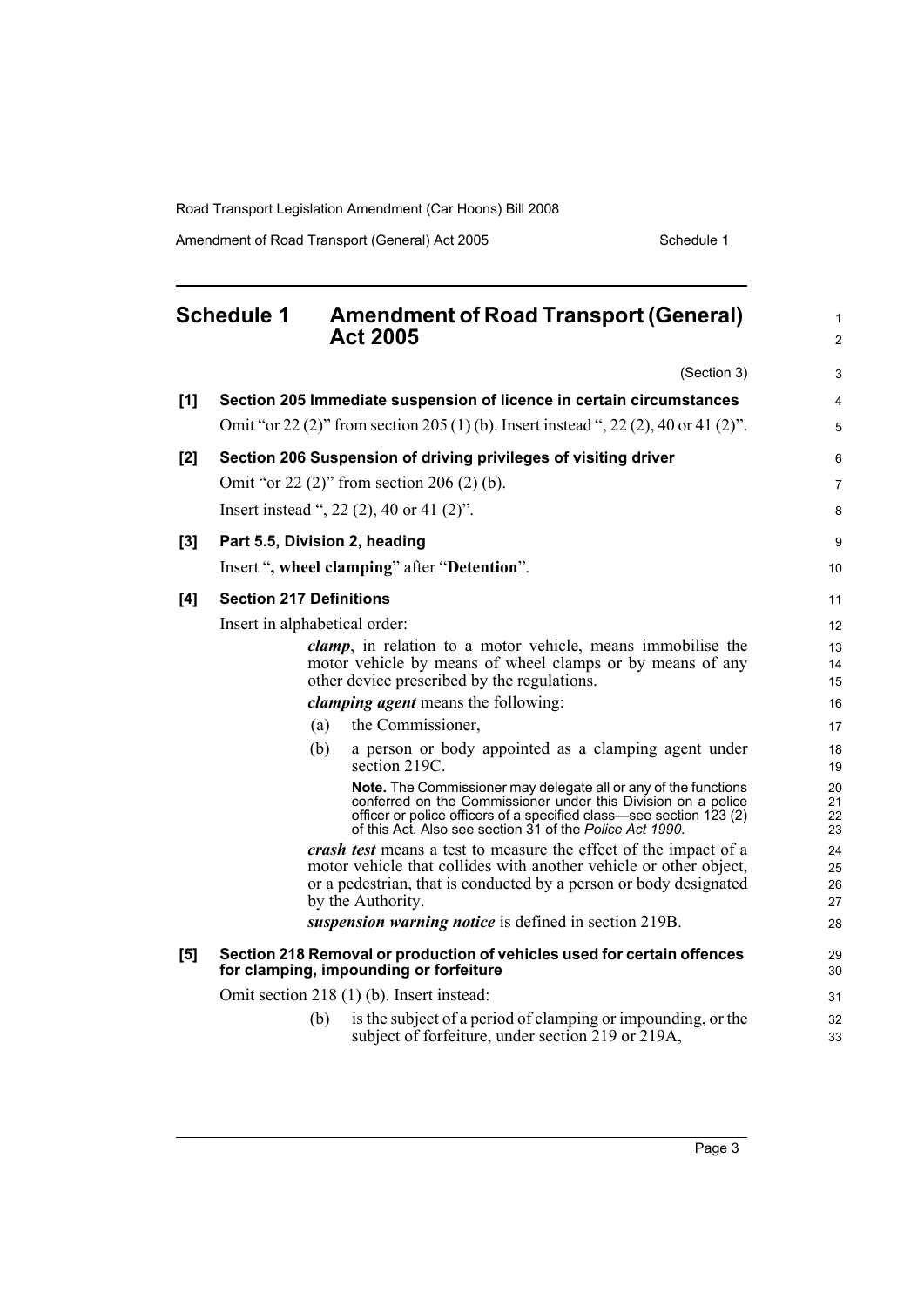Schedule 1 Amendment of Road Transport (General) Act 2005

| [6] | <b>Section 218 (1)</b>                                                      |     |                                                                                                                                                                                                                                                                                                                                                                                                                                                                 | $\mathbf{1}$                                 |
|-----|-----------------------------------------------------------------------------|-----|-----------------------------------------------------------------------------------------------------------------------------------------------------------------------------------------------------------------------------------------------------------------------------------------------------------------------------------------------------------------------------------------------------------------------------------------------------------------|----------------------------------------------|
|     |                                                                             |     | Omit "seize and take charge of the motor vehicle and cause it to be removed<br>to a place determined by the Commissioner of Police".                                                                                                                                                                                                                                                                                                                            | $\overline{\mathbf{c}}$<br>3                 |
|     | $(1A)$ ".                                                                   |     | Insert instead "take any one or more of the actions specified in subsection                                                                                                                                                                                                                                                                                                                                                                                     | 4<br>5                                       |
| [7] | Section 218 (1A)-(1D)                                                       |     |                                                                                                                                                                                                                                                                                                                                                                                                                                                                 | 6                                            |
|     | Insert after section $218(1)$ :                                             |     |                                                                                                                                                                                                                                                                                                                                                                                                                                                                 |                                              |
|     | (1A)                                                                        |     | The police officer may do any one or more of the following:                                                                                                                                                                                                                                                                                                                                                                                                     | 8                                            |
|     |                                                                             | (a) | clamp the motor vehicle (if the police officer is a clamping<br>agent) or cause the vehicle to be clamped by a clamping<br>agent,                                                                                                                                                                                                                                                                                                                               | 9<br>10<br>11                                |
|     |                                                                             | (b) | seize and take charge of the motor vehicle and cause it to<br>be removed to a place determined by the Commissioner,                                                                                                                                                                                                                                                                                                                                             | 12<br>13                                     |
|     |                                                                             | (c) | immediately, or as soon as practicable afterwards, give the<br>driver, and (if the driver is not the registered operator of the<br>motor vehicle) the registered operator, a notice requiring<br>the driver or registered operator to remove or cause the<br>vehicle to be removed to, or produce or cause the motor<br>vehicle to be produced at, a place specified in the notice<br>within 10 days after the notice is given (a <i>production</i><br>notice). | 14<br>15<br>16<br>17<br>18<br>19<br>20<br>21 |
|     | (1B)                                                                        |     | A production notice may be given personally or by post and must<br>state the ground on which it is being given.                                                                                                                                                                                                                                                                                                                                                 | 22<br>23                                     |
|     | (1C)                                                                        |     | A motor vehicle may be clamped under subsection (1A) at:                                                                                                                                                                                                                                                                                                                                                                                                        | 24                                           |
|     |                                                                             | (a) | a road or public place, or                                                                                                                                                                                                                                                                                                                                                                                                                                      | 25                                           |
|     |                                                                             | (b) | any place under the control of or used for the purposes of<br>clamping motor vehicles by a clamping agent, or                                                                                                                                                                                                                                                                                                                                                   | 26<br>27                                     |
|     |                                                                             | (c) | the home address of the driver or registered operator.<br>Note. Home address is defined in section 3.                                                                                                                                                                                                                                                                                                                                                           | 28<br>29                                     |
|     | (1D)                                                                        |     | Subsection $(1C)$ (c) does not confer power to enter any place that<br>could not otherwise lawfully be entered.                                                                                                                                                                                                                                                                                                                                                 | 30<br>31                                     |
| [8] | Section 218 (2)-(5)                                                         |     |                                                                                                                                                                                                                                                                                                                                                                                                                                                                 | 32                                           |
|     | Omit "subsection (1)" wherever occurring. Insert instead "subsection (1A)". |     |                                                                                                                                                                                                                                                                                                                                                                                                                                                                 | 33                                           |
| [9] | <b>Section 218 (4)</b>                                                      |     |                                                                                                                                                                                                                                                                                                                                                                                                                                                                 | 34                                           |
|     |                                                                             |     | Insert ", or produced at," after "removed to".                                                                                                                                                                                                                                                                                                                                                                                                                  | 35                                           |
|     |                                                                             |     |                                                                                                                                                                                                                                                                                                                                                                                                                                                                 |                                              |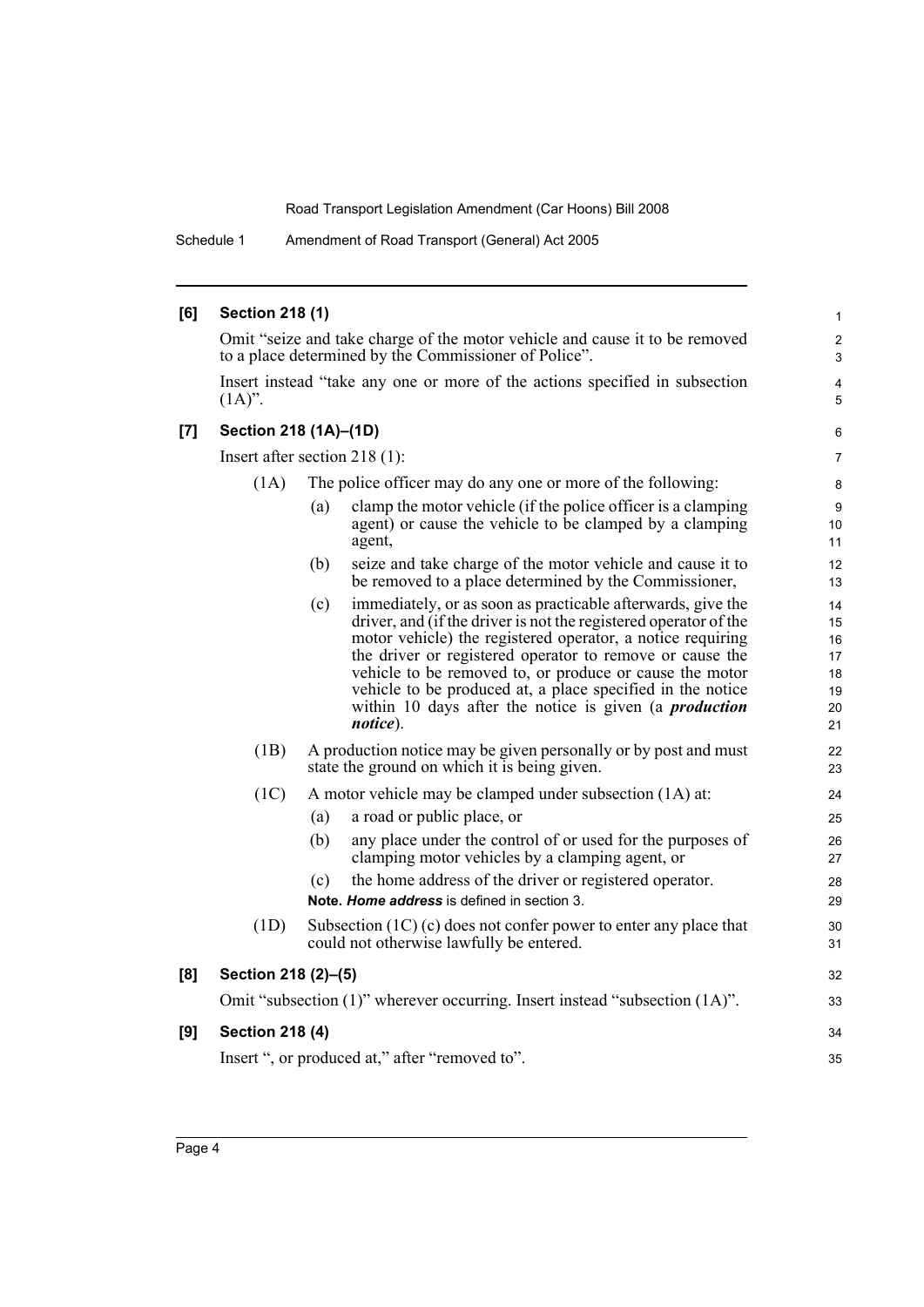Amendment of Road Transport (General) Act 2005 Schedule 1

| $[10]$ | <b>Section 218 (6)</b>           |                                                                                                                                                                                                                                                                                                                         | 1                          |  |  |
|--------|----------------------------------|-------------------------------------------------------------------------------------------------------------------------------------------------------------------------------------------------------------------------------------------------------------------------------------------------------------------------|----------------------------|--|--|
|        |                                  | Omit "towing" wherever occurring. Insert instead "clamping or movement".                                                                                                                                                                                                                                                | 2                          |  |  |
| $[11]$ | Section 218 (7)-(11)             |                                                                                                                                                                                                                                                                                                                         |                            |  |  |
|        | Insert after section 218 $(6)$ : |                                                                                                                                                                                                                                                                                                                         |                            |  |  |
|        | (7)                              | A driver or registered operator of a motor vehicle is guilty of an<br>offence if:                                                                                                                                                                                                                                       |                            |  |  |
|        |                                  | the driver or registered operator is given a production<br>(a)<br>notice in relation to the motor vehicle, and                                                                                                                                                                                                          | 7<br>8                     |  |  |
|        |                                  | without reasonable excuse, the driver or registered<br>(b)<br>operator fails to remove the motor vehicle to or produce it<br>at, or cause it to be removed to or produced at, the place<br>specified in the notice within 10 days after being given the<br>notice.                                                      | 9<br>10<br>11<br>12<br>13  |  |  |
|        |                                  | Maximum penalty: 20 penalty units.                                                                                                                                                                                                                                                                                      | 14                         |  |  |
|        | (8)                              | The Authority may suspend the registration of a registrable<br>vehicle for a period not exceeding 3 months if the registered<br>operator of the vehicle:                                                                                                                                                                | 15<br>16<br>17             |  |  |
|        |                                  | is found guilty of an offence under subsection (7), or<br>(a)                                                                                                                                                                                                                                                           | 18                         |  |  |
|        |                                  | (b)<br>pays the whole or part of the amount specified in a penalty<br>notice issued in respect of an offence under subsection (7),<br>or in any process subsequent to such a penalty notice, as<br>the amount that is payable in order to dispose of the alleged<br>offence without having it dealt with by a court, or | 19<br>20<br>21<br>22<br>23 |  |  |
|        |                                  | has not paid the amount so specified, has not elected to<br>(c)<br>have the matter dealt with by a court and the time for<br>electing to have the matter so dealt with has elapsed.<br>Note. Under this subsection, the Authority may suspend the registration                                                          | 24<br>25<br>26<br>27       |  |  |
|        |                                  | of a vehicle even if the court does not proceed to conviction after finding<br>the driver or registered operator guilty and makes an order under section<br>10 of the Crimes (Sentencing Procedure) Act 1999.                                                                                                           | 28<br>29<br>30             |  |  |
|        | (9)                              | Any suspension under subsection $(8)$ is in addition to any penalty<br>imposed by a court or prescribed by regulations under section<br>183 for the offence.                                                                                                                                                            |                            |  |  |
|        | (10)                             | The disposal of the motor vehicle within the period of 10 days<br>after a production notice is given does not affect the requirement<br>to produce the motor vehicle in accordance with the notice,<br>except as provided by subsection (11).                                                                           | 34<br>35<br>36<br>37       |  |  |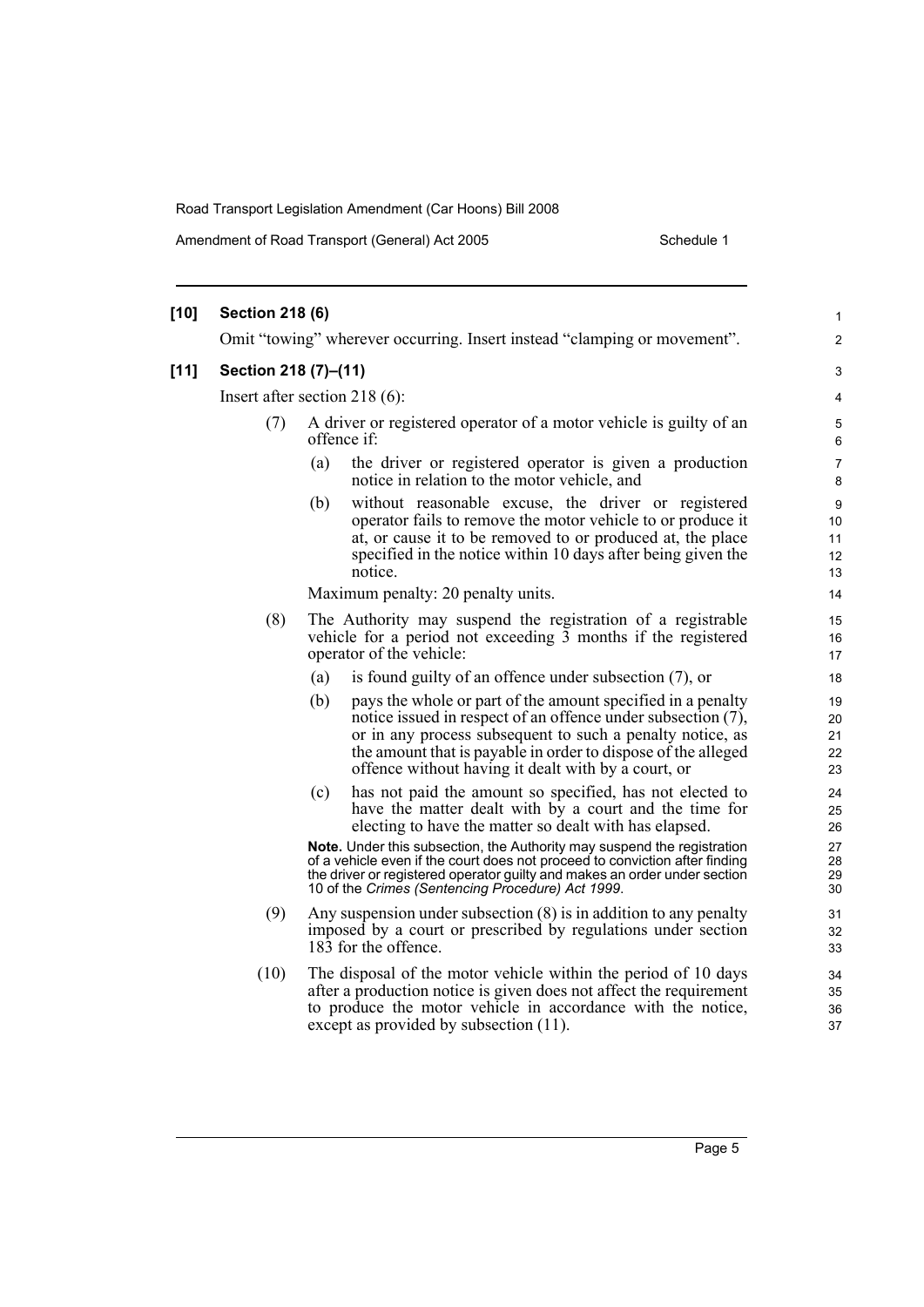| (11) | A production notice ceases to have effect in relation to a motor |
|------|------------------------------------------------------------------|
|      | vehicle:                                                         |

(a) if it is withdrawn by the Commissioner by notice in writing given to the registered operator of the motor vehicle, or

10 11

(b) if, after the notice is given, registration of the motor vehicle is transferred in good faith to another registered operator who, at the time of the transfer, had no notice of, or could not reasonably be expected to be aware that, the production notice had been given.

#### **[12] Sections 219–219G**

Omit section 219. Insert instead:

#### **219 Impounding, clamping or forfeiture of vehicles on finding of guilt of driver who is a registered operator of the vehicle** (cf former Act, s 40)

(1) In this section:

*offending operator* means an offender who, at the time of an offence in connection with which a motor vehicle was used, was both the driver, and a registered operator, of the motor vehicle.

- (2) A motor vehicle used in connection with an offence under section 40 or 41 (2) of the *Road Transport (Safety and Traffic Management) Act 1999* that is the first offence by the offending operator under the provision concerned is, by the finding of guilt by the court, liable to be impounded for a period of 3 months unless the court otherwise directs under subsection (3) or (5).
- (3) The court may, by order, direct that instead of being impounded the motor vehicle be clamped by a clamping agent at an appropriate place for a period of 3 months at a place specified in the order.
- (4) A motor vehicle used in connection with an offence under section 40 or 41 (2) of the *Road Transport (Safety and Traffic Management) Act 1999* that is a second or subsequent offence by the offending operator under the provision concerned is, by the finding of guilt by the court, forfeited to the Crown unless the court otherwise directs under subsection (5).

**Note.** A forfeited motor vehicle may be crash tested—see section 227 (5).

(5) The court may by order direct that a period of clamping or impounding imposed by this section be reduced or dispensed with, or that a forfeiture imposed by or under this section be commuted to a period of clamping or impounding specified in the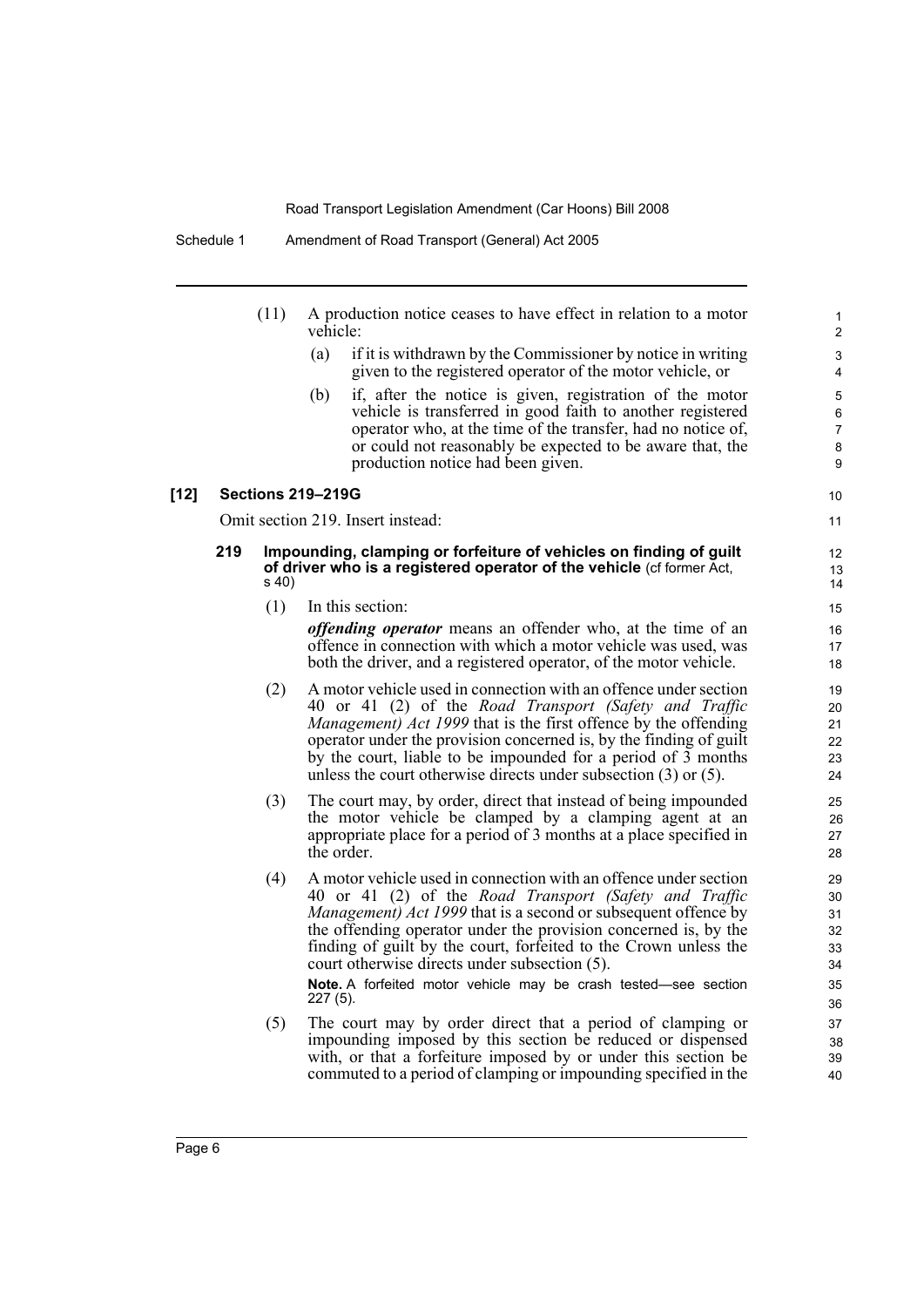Amendment of Road Transport (General) Act 2005 Schedule 1

order, if the court is satisfied that the clamping or impounding of the motor vehicle will cause extreme hardship to the offending operator or any other person.

- (6) For the purposes of subsection (5), difficulty in carrying out employment (whether paid or unpaid) or in travelling to a place of employment or business or to any place for the purposes of education, training or study does not constitute extreme hardship.
- (7) The period for which a motor vehicle was clamped or impounded under section 218 is to be reckoned as counting towards a period of clamping or impounding imposed by or under this section.
- (8) Any impounding, clamping or forfeiture under this section is in addition to any other penalty that may be imposed for the offence concerned, but for the purposes of any rights of appeal against a penalty so imposed by the court finding the offence to be proven, the impounding, clamping or forfeiture is taken to be, or to be part of, that penalty.

#### **219A Impounding, clamping or forfeiture of vehicles on finding of guilt of driver who is not the registered operator of the vehicle**

(1) In this section:

*offending driver* means an offender who, at the time of the offence, was the driver of a motor vehicle but was not a registered operator of the vehicle.

- (2) As soon as reasonably practicable after a motor vehicle is used for the first time in connection with an offence for which an offending driver is found guilty under section 40 or 41 (2) of the *Road Transport (Safety and Traffic Management) Act 1999*, the Authority is to give the registered operator of the motor vehicle a suspension warning notice in accordance with section 219B.
- (3) If a registered operator of a motor vehicle who was given a suspension warning notice is the registered operator of the same or another motor vehicle that is used in connection with a second offence under section 40 or 41 (2) of the *Road Transport (Safety and Traffic Management) Act 1999* for which an offending driver is found guilty during the period of 5 years after the suspension warning notice was given to the registered operator:
	- (a) the Authority may suspend the registration of the motor vehicle used in connection with the second offence for a period not exceeding 3 months, or
	- (b) if the motor vehicle is unregistered, registration of the vehicle is suspended or the expiry date of the registration is within 28 days after a person is found guilty of the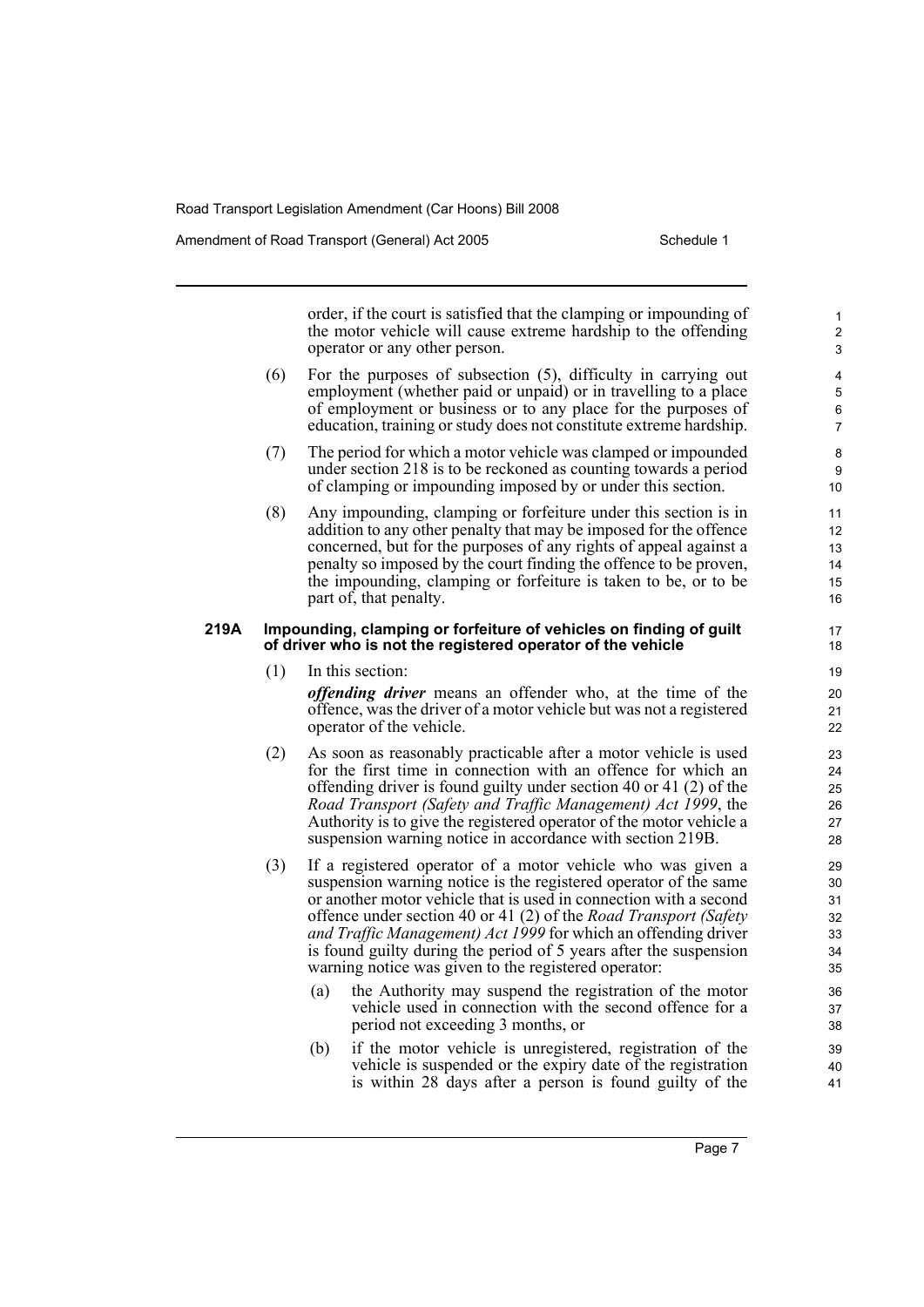Schedule 1 Amendment of Road Transport (General) Act 2005

offence concerned, the Commissioner is to cause the vehicle to be clamped by a clamping agent at an appropriate place or impounded for a period of 3 months.

(4) If the registered operator of a motor vehicle who was given a suspension warning notice is the registered operator of the same or another motor vehicle used in connection with an offence under section 40 or 41 (2) of the *Road Transport (Safety and Traffic Management) Act 1999* that is a third or subsequent offence under either of those provisions for which an offending driver is found guilty in the period of 5 years after the suspension warning notice was given, the motor vehicle used in connection with the third or subsequent offence is, by the finding of guilt by the court, forfeited to the Crown, unless the court otherwise directs under subsection (5).

**Note.** A forfeited motor vehicle may be crash tested—see section 227 (5).

- (5) The court may by order direct that a forfeiture imposed by this section be dispensed with or commuted to a period of clamping or impounding specified in the order if the court is satisfied that the forfeiture of the motor vehicle will cause extreme hardship to the offending driver or any other person.
- (6) The period for which a motor vehicle was clamped or impounded under section 218 is to be reckoned as counting towards a period of clamping or impounding imposed by or under this section.
- (7) Subsections (2), (3) and (4) do not operate in respect of a motor vehicle if the Authority, Commissioner or court (as the case requires) is satisfied that the vehicle was at the relevant time a stolen vehicle or a vehicle illegally taken or used.
- (8) Subsections (3) and (4) operate in respect of a motor vehicle used in connection with an offence under section 40 or 41 (2) of the *Road Transport (Safety and Traffic Management) Act 1999* even if, at the time of the offence, there is more than one registered operator for that motor vehicle and one or more of those registered operators were not given the suspension warning notice concerned.
- (9) If the registration of a motor vehicle expires during a period of suspension under this section, the registration is taken to be suspended during the unexpired portion of the suspension period for the purposes of any offence provision under any law in relation to operating a motor vehicle while its registration is suspended.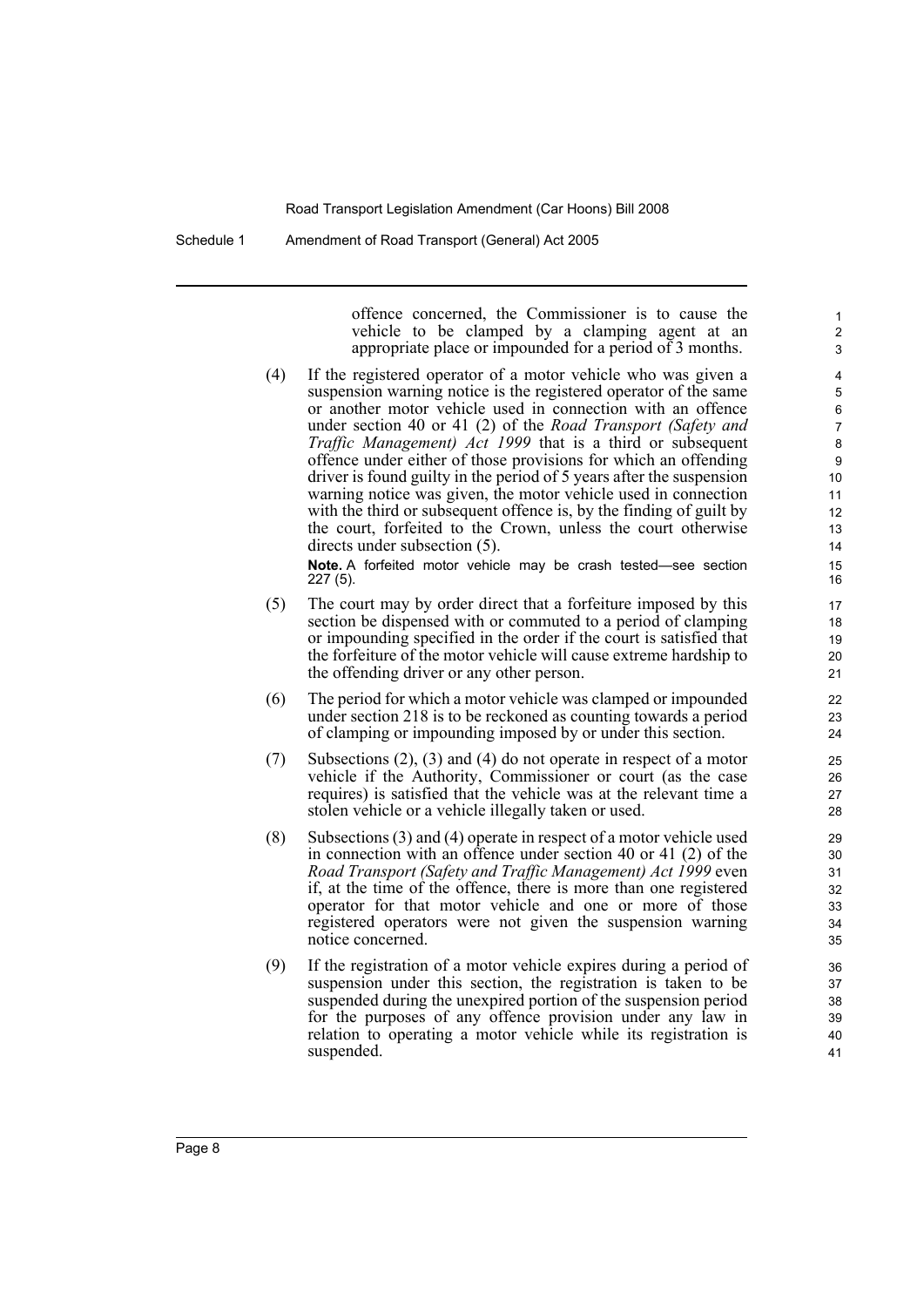Amendment of Road Transport (General) Act 2005 Schedule 1

## **219B Suspension warning notices**

- (1) A *suspension warning notice* is a written notice warning a registered operator of a motor vehicle that was used in connection with an offence under either of the provisions referred to in section 219A (2) that, if the registered operator is the registered operator of the same or another motor vehicle that is used in connection with any further offence under either of those provisions, the Authority may suspend registration of the motor vehicle used in connection with the further offence, or the Commissioner may take other action, under section 219A (3) in respect of the motor vehicle.
- (2) A suspension warning notice has effect for a period of 5 years after it is given, unless it sooner ceases to have effect under this Division.
- (3) A suspension warning notice ceases to have effect if it is withdrawn by the Authority by notice in writing given to the registered operator concerned.
- (4) The Authority must withdraw a suspension warning notice if it is satisfied that at the time the motor vehicle was used in connection with the offence concerned it was a stolen vehicle or a vehicle illegally taken or used.

### **219C Clamping agents**

(1) The Commissioner may, by instrument in writing, appoint a person (other than a police officer) or body to be a clamping agent for the purposes of this Division.

**Note.** The Commissioner is also a clamping agent.

- (2) A clamping agent has the functions conferred on clamping agents by or under this Division.
- (3) The functions of a clamping agent may be exercised by any employee or agent of the clamping agent authorised to do so by the clamping agent.
- (4) The Commissioner may, by instrument in writing, restrict the functions that a clamping agent may exercise, including (for example) by limiting the places, or manner or circumstances, in which the clamping agent may exercise any functions conferred. **Note.** The Commissioner may, for example, limit the power to clamp to a specified part of NSW or for a specified period only.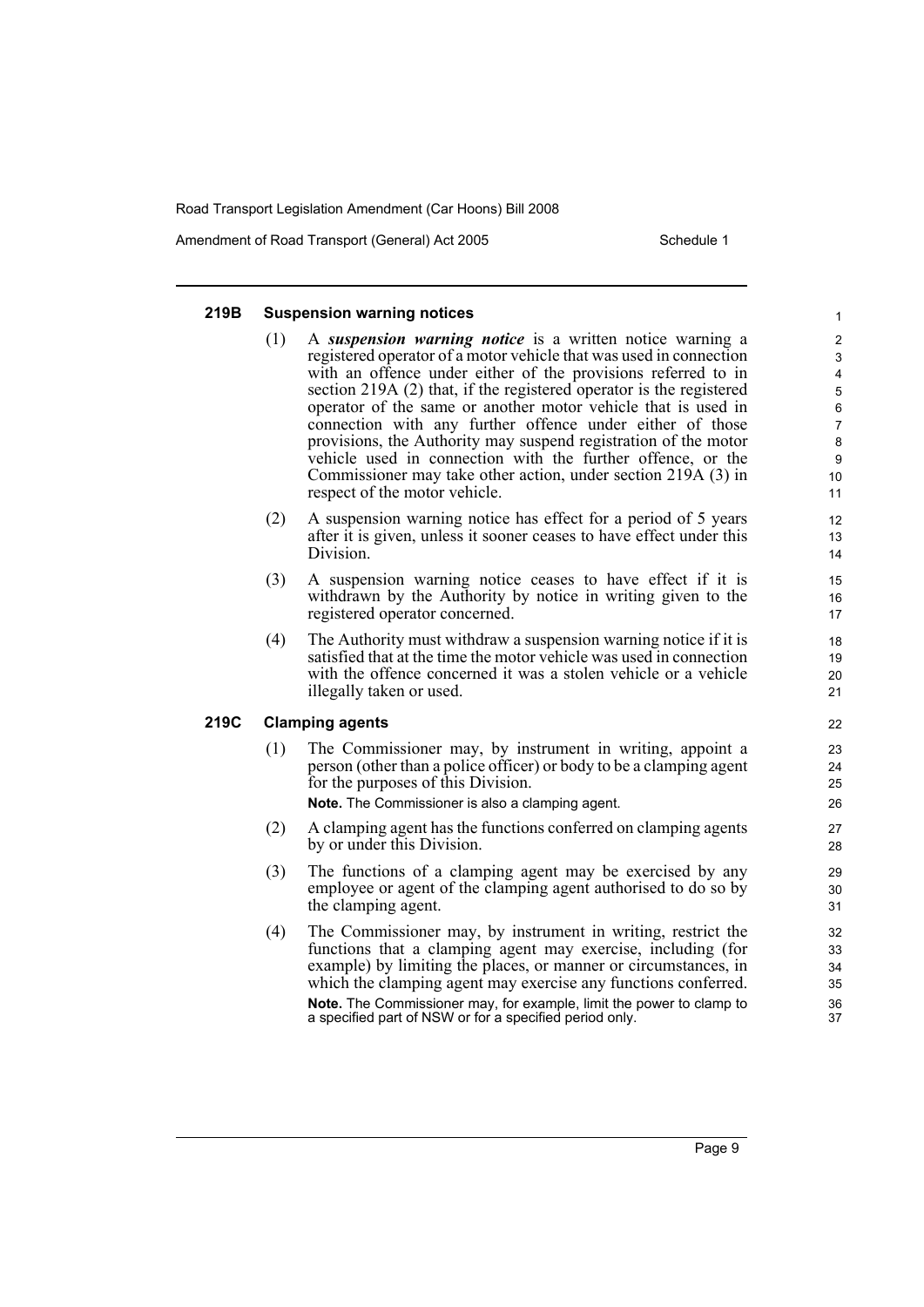Schedule 1 Amendment of Road Transport (General) Act 2005

#### **219D Identification of clamping agents**

- (1) The Commissioner may issue a clamping agent appointed under section 219C, or an employee or agent of a clamping agent authorised to exercise the functions of the clamping agent, with an identification card.
- (2) The identification card must:
	- (a) contain a photograph of the person to whom it is issued and the person's name and signature, and

- (b) identify the person as a clamping agent.
- (3) A clamping agent (other than a police officer in uniform) who is exercising or about to exercise a function with respect to the clamping of a motor vehicle is required to comply with a request to identify himself or herself by producing his or her identification card.

## **219E Return of identification cards**

- (1) A person is guilty of an offence if: (a) the Commissioner has issued an identification card to the person, and
	- (b) the person was, but has stopped being, a clamping agent or an employee or agent of a clamping agent, and
	- (c) the Commissioner has requested the person to return the card to the Commissioner within a specified period, and
	- (d) the person does not return the card during the period.

Maximum penalty: 20 penalty units.

- (2) Subsection (1) does not apply if the person has a reasonable excuse.
- (3) The onus of proof of reasonable excuse in proceedings for an offence under this section lies on the defendant.

#### **219F Fees for clamping of motor vehicles**

- (1) If a court directs that a motor vehicle be clamped under section 219, the offending operator must pay the Commissioner, or a clamping agent nominated by the Commissioner for the purposes of this subsection, a fee determined in accordance with the regulations with respect to the clamping of the vehicle.
- (2) If the Commissioner causes a motor vehicle to be clamped under section 219A, the registered operator must pay the Commissioner, or a clamping agent nominated by the Commissioner for the purposes of this subsection, a fee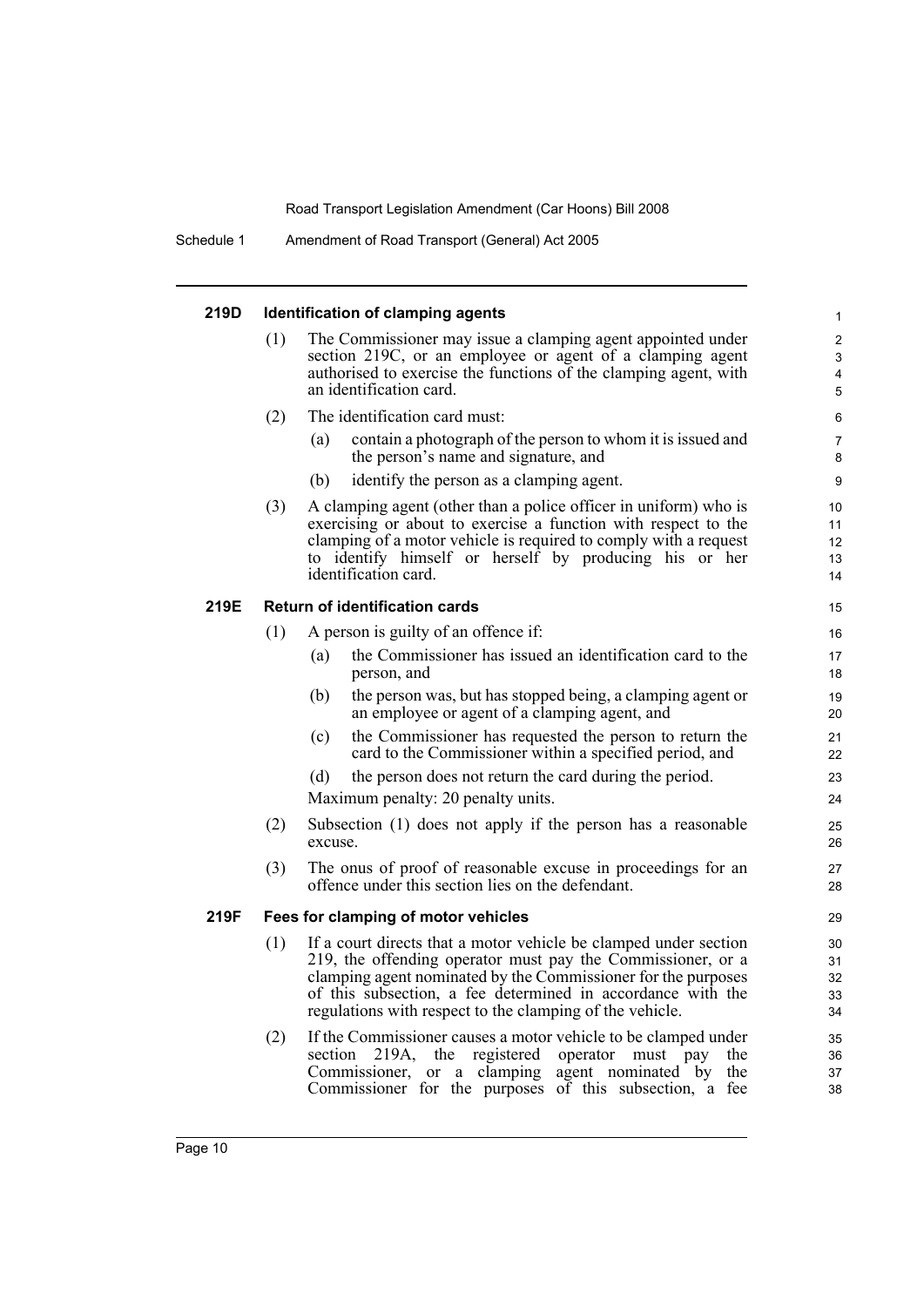Amendment of Road Transport (General) Act 2005 Schedule 1

determined in accordance with the regulations for the clamping of the vehicle.

(3) If the whole or any part of the fee is not paid, the court may, on application by the Commissioner or the clamping agent nominated by the Commissioner concerned, order that the motor vehicle be impounded for a period of 3 months or be forfeited to the Crown.

**Note.** An impounded or forfeited motor vehicle may be sold under section 227.

## **219G Offence relating to wheel clamping**

(1) A person must not, except in accordance with this Division, tamper with, modify or remove a wheel clamp or any other device used to immobilise a motor vehicle during a period of clamping imposed under this Division.

Maximum penalty: 20 penalty units.

- (2) It is a defence to a prosecution under subsection (1) if the defendant establishes that the wheel clamp or other device was tampered with, modified or removed:
	- (a) from a motor vehicle that was obstructing access to any property and that it was necessary to move the motor vehicle to protect any person or property from a risk of imminent harm, or
	- (b) to protect the motor vehicle from a risk of imminent harm. **Note.** For example, if an immobilised motor vehicle is located outside a burning house, emergency service personnel may move it if necessary to gain access to the property or to ensure the safety of the vehicle.

## **[13] Section 220 Registered operator and interested persons to be notified**

Omit "impounding" from section 220 (1) (a) and (b) wherever occurring. Insert instead "clamping or impounding".

## **[14] Section 220 (1A)**

Insert after section 220 (1):

- (1A) The Commissioner is to give the holder of any registered interest in a motor vehicle notice of:
	- (a) the giving of a production notice in relation to the motor vehicle under section 218, and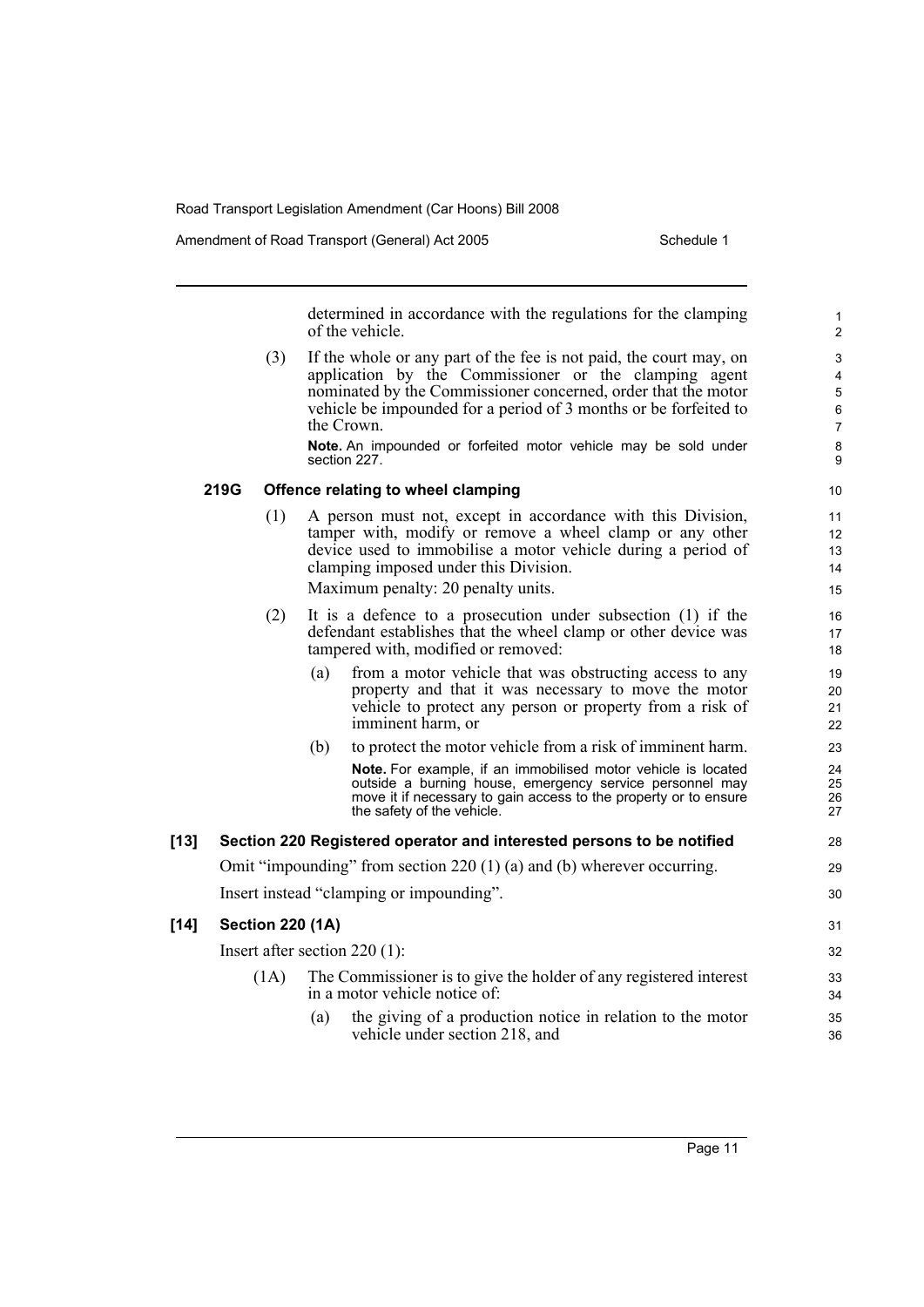| Schedule 1 | Amendment of Road Transport (General) Act 2005 |  |
|------------|------------------------------------------------|--|
|            |                                                |  |

|        |                                                               | (b)                                                             | the clamping or impounding, or continued or further<br>clamping or impounding, or forfeiture of a motor vehicle<br>under section $2\overline{1}9A$ .                                                                                                                                                                                                                                                                                                                                                       | $\mathbf{1}$<br>2<br>3                       |
|--------|---------------------------------------------------------------|-----------------------------------------------------------------|------------------------------------------------------------------------------------------------------------------------------------------------------------------------------------------------------------------------------------------------------------------------------------------------------------------------------------------------------------------------------------------------------------------------------------------------------------------------------------------------------------|----------------------------------------------|
| $[15]$ | <b>Section 220 (3)</b>                                        |                                                                 |                                                                                                                                                                                                                                                                                                                                                                                                                                                                                                            | $\overline{4}$                               |
|        |                                                               |                                                                 | Omit "stands impounded or forfeit".                                                                                                                                                                                                                                                                                                                                                                                                                                                                        | 5                                            |
|        |                                                               |                                                                 | Insert instead "is clamped or impounded or has been forfeited".                                                                                                                                                                                                                                                                                                                                                                                                                                            | 6                                            |
| $[16]$ | clamping, under section 218                                   | Section 221 Retention of motor vehicle impounded, and period of | $\overline{7}$<br>8                                                                                                                                                                                                                                                                                                                                                                                                                                                                                        |                                              |
|        | Insert after section $221$ (1):                               |                                                                 |                                                                                                                                                                                                                                                                                                                                                                                                                                                                                                            | 9                                            |
|        | (1A)                                                          |                                                                 | A motor vehicle clamped under section 218 is to remain clamped<br>until the offence for which it was clamped is dealt with by a court<br>or by the offender under Part 5.3, unless it is sooner released<br>under this Division or in accordance with the regulations.                                                                                                                                                                                                                                     | 10<br>11<br>12<br>13                         |
| $[17]$ | <b>Section 221 (2)</b>                                        |                                                                 |                                                                                                                                                                                                                                                                                                                                                                                                                                                                                                            | 14                                           |
|        |                                                               |                                                                 | Insert "or clamped" after "retained".                                                                                                                                                                                                                                                                                                                                                                                                                                                                      | 15                                           |
| $[18]$ | <b>Section 221 (3)</b>                                        |                                                                 |                                                                                                                                                                                                                                                                                                                                                                                                                                                                                                            | 16                                           |
|        |                                                               |                                                                 | Insert "or clamped" after "impounded".                                                                                                                                                                                                                                                                                                                                                                                                                                                                     | 17                                           |
| $[19]$ | Section 223 Release of impounded vehicle or removal of clamps |                                                                 |                                                                                                                                                                                                                                                                                                                                                                                                                                                                                                            |                                              |
|        |                                                               |                                                                 | Omit section 223 (1) and (2). Insert instead:                                                                                                                                                                                                                                                                                                                                                                                                                                                              | 19                                           |
|        | (1)                                                           |                                                                 | Subject to section $219G(2)$ , the clamping agent responsible for<br>the clamping of a motor vehicle must remove the clamps from the<br>motor vehicle at the end of the period of clamping imposed under<br>this Division and, if the vehicle is clamped at a place under the<br>control of or used for the purpose of clamping motor vehicles by<br>the clamping agent, make the motor vehicle available for<br>collection by a person entitled to possession of it as soon as the<br>clamps are removed. | 20<br>21<br>22<br>23<br>24<br>25<br>26<br>27 |
| $[20]$ |                                                               |                                                                 | Section 224 Release of motor vehicle on application to Local Court                                                                                                                                                                                                                                                                                                                                                                                                                                         | 28                                           |
|        | section $224(1)$ .                                            |                                                                 | Insert "or for the removal of clamps from a motor vehicle" after "custody" in                                                                                                                                                                                                                                                                                                                                                                                                                              | 29<br>30                                     |
| $[21]$ | Section 224 (3)-(4A)                                          |                                                                 |                                                                                                                                                                                                                                                                                                                                                                                                                                                                                                            | 31                                           |
|        |                                                               |                                                                 | Omit section 224 (3) and (4). Insert instead:                                                                                                                                                                                                                                                                                                                                                                                                                                                              | 32                                           |
|        | (3)                                                           |                                                                 | In determining whether to make an order under this section the<br>Local Court is entitled to have regard to the following:                                                                                                                                                                                                                                                                                                                                                                                 | 33<br>34                                     |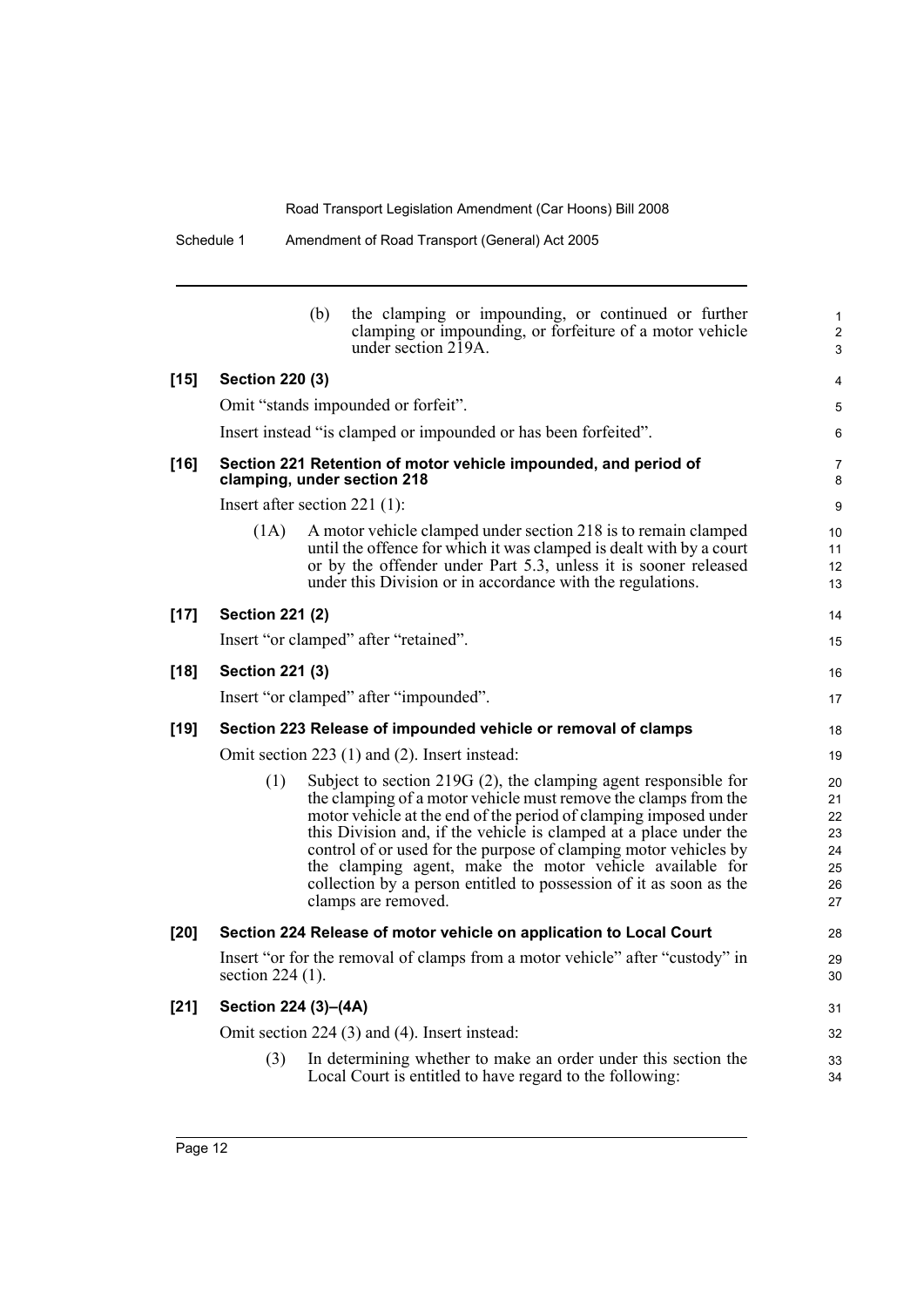Amendment of Road Transport (General) Act 2005 Schedule 1

|        |                        | the safety of the public and the public interest in preventing<br>(a)<br>the use of a motor vehicle that the Court considers is<br>reasonably likely in all the circumstances to be used for<br>further dangerous driving offences,                                                                                                                                                                                              | $\mathbf{1}$<br>$\overline{c}$<br>3<br>$\overline{4}$ |
|--------|------------------------|----------------------------------------------------------------------------------------------------------------------------------------------------------------------------------------------------------------------------------------------------------------------------------------------------------------------------------------------------------------------------------------------------------------------------------|-------------------------------------------------------|
|        |                        | any alleged extreme hardship or other circumstances of the<br>(b)<br>case.                                                                                                                                                                                                                                                                                                                                                       | $\sqrt{5}$<br>6                                       |
|        | (4)                    | Despite subsection (3), the Local Court is not to have regard to<br>any alleged extreme hardship arising from the difficulty of<br>carrying out employment (whether paid or unpaid) or of<br>travelling to a place of employment or business or to any place<br>for the purposes of education, training or study if the application<br>relates to release of a motor vehicle that was clamped or<br>impounded under section 219. | $\overline{7}$<br>8<br>9<br>10<br>11<br>12<br>13      |
|        | (4A)                   | The Local Court may order the release of a motor vehicle that was<br>impounded, or the removal of clamps from a motor vehicle that<br>was clamped, under section 219A if it is satisfied:                                                                                                                                                                                                                                        | 14<br>15<br>16                                        |
|        |                        | that the registered operator did not consent to the driver<br>(a)<br>concerned using the vehicle, and                                                                                                                                                                                                                                                                                                                            | 17<br>18                                              |
|        |                        | the registered operator had taken all reasonable steps to<br>(b)<br>prevent any person using the vehicle without the consent<br>of the registered operator.                                                                                                                                                                                                                                                                      | 19<br>20<br>21                                        |
| $[22]$ |                        | Section 225 Safe keeping of motor vehicles                                                                                                                                                                                                                                                                                                                                                                                       | 22                                                    |
|        |                        | Insert "(otherwise than by crash testing under this Division)" after "damage".                                                                                                                                                                                                                                                                                                                                                   | 23                                                    |
| $[23]$ | <b>Section 225 (2)</b> |                                                                                                                                                                                                                                                                                                                                                                                                                                  | 24                                                    |
|        |                        | Insert at the end of section 225:                                                                                                                                                                                                                                                                                                                                                                                                | 25                                                    |
|        | (2)                    | Subsection $(1)$ does not apply in the case of theft or damage to a<br>motor vehicle that is clamped under this Division. However, the<br>Commissioner (and any clamping agent) must ensure that all<br>reasonable steps are taken to ensure as little damage as possible<br>is caused to the vehicle by the installation or removal of clamps.                                                                                  | 26<br>27<br>28<br>29<br>30                            |
| $[24]$ | <b>Section 225A</b>    |                                                                                                                                                                                                                                                                                                                                                                                                                                  | 31                                                    |
|        |                        | Insert after section 225:                                                                                                                                                                                                                                                                                                                                                                                                        | 32                                                    |
|        | 225A                   | Protection from liability with respect to clamping, impounding and<br>crash testing                                                                                                                                                                                                                                                                                                                                              | 33<br>34                                              |
|        |                        | action lies<br>against the Crown, the Minister,<br>No.<br>the<br>Commissioner, the Authority, any police officer or any clamping                                                                                                                                                                                                                                                                                                 | 35<br>36                                              |

agent for any damage to, or theft of, a motor vehicle caused by,

37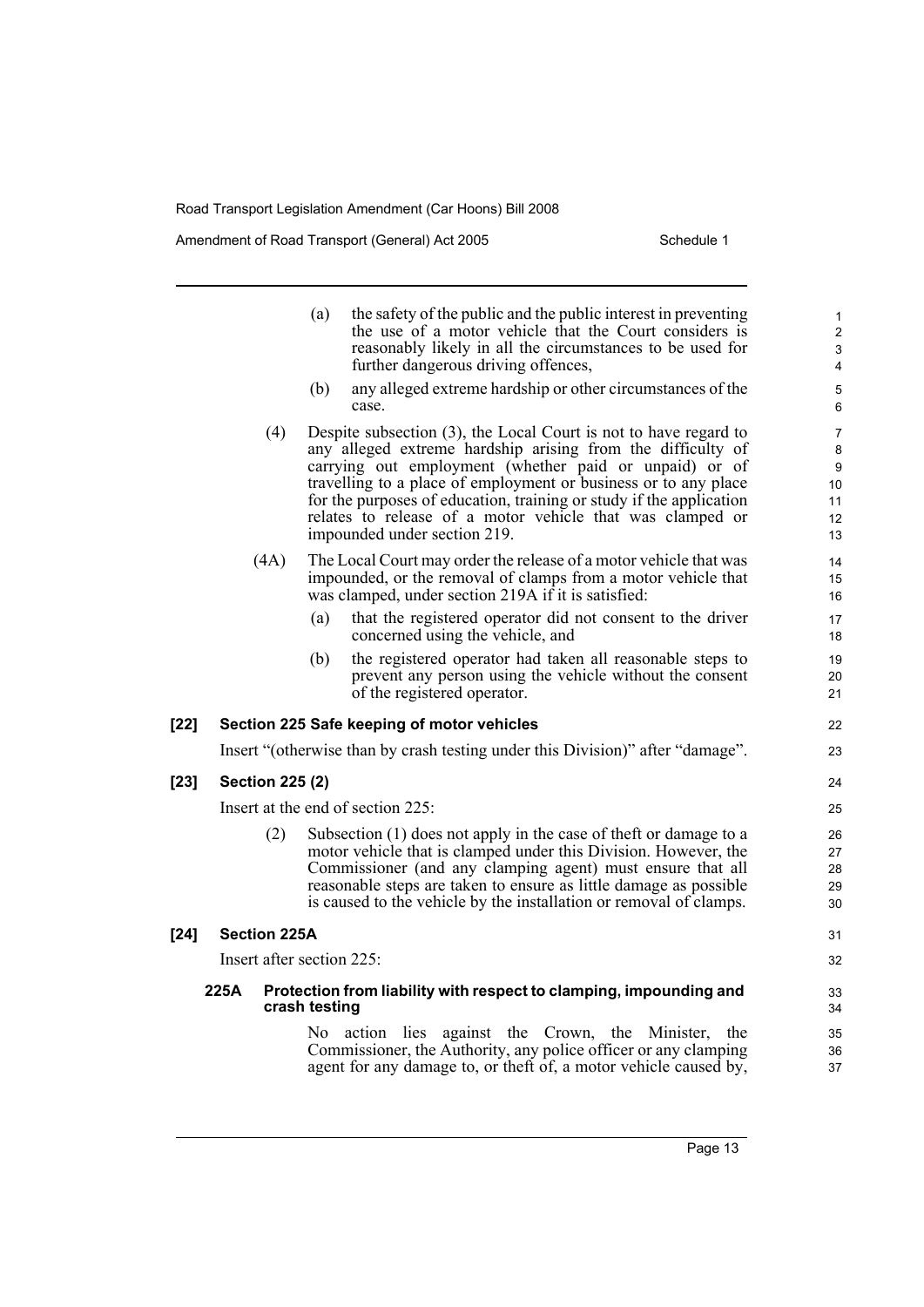Schedule 1 Amendment of Road Transport (General) Act 2005

or arising from clamping, impounding or crash testing a motor vehicle in accordance with this Division. **[25] Section 227 Disposal and crash testing of vehicles** Insert after section 227 (4): (5) At the request of the Authority, the Commissioner may dispose of a motor vehicle that is the subject of forfeiture under section 219 (4) or 219A (4) by releasing it to the Authority to be used for the purposes of crash testing and any educational program for drivers of motor vehicles established by the Authority. (6) The Authority may cause any motor vehicle released to it to be used for the purposes of crash testing and any educational program for drivers of motor vehicles established by the Authority. **[26] Schedule 1 Savings, transitional and other provisions** Insert at the end of clause 1 (1): *Road Transport Legislation Amendment (Car Hoons) Act 2008*, to the extent that it amends this Act **[27] Schedule 1** Insert after Part 5: **Part 6 Provisions consequent on enactment of Road Transport Legislation Amendment (Car Hoons) Act 2008 13 Definition** In this Part: *amending Act* means the *Road Transport Legislation Amendment (Car Hoons) Act 2008*. **14 Impounding, forfeiture, clamping and other penalties for certain speeding and other dangerous driving offences** (1) An amendment made to section 218 by the amending Act does not apply to or in respect of a motor vehicle seized under section 218 as in force immediately before the commencement of the amendment. (2) Sections 219 and 219A, as substituted and inserted, respectively, by the amending Act, apply to and in respect of a motor vehicle used in connection with an offence under section 40 or 41 (2) of 1  $\overline{2}$ 3 4 5 6 7 8 9 10 11 12 13 14 15 16 17 18 19 20 21 22 23 24 25 26 27 28 29 30 31 32 33 34 35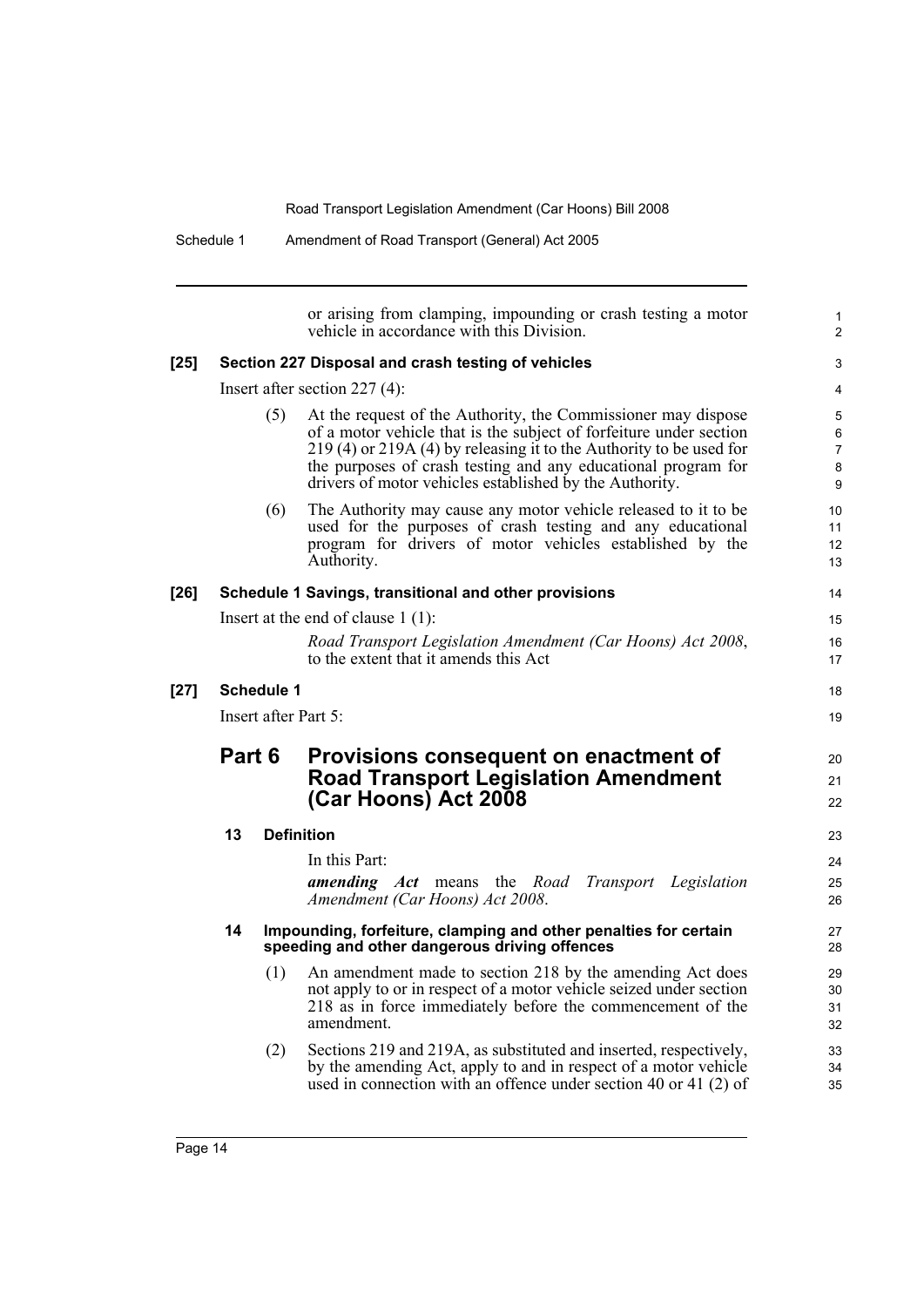Amendment of Road Transport (General) Act 2005 Schedule 1

the *Road Transport (Safety and Traffic Management) Act 1999* that is committed on or after the insertion of those sections.

(3) However, if a motor vehicle was used in connection with an offence under section 40 or 41 (2) of the *Road Transport (Safety and Traffic Management) Act 1999* for which a person was found guilty before the substitution of section 219, that finding may be taken into account in deciding whether the motor vehicle has been used in connection with a second or subsequent such offence for the purposes of determining any penalty that may be imposed by a court or the Authority under section 219.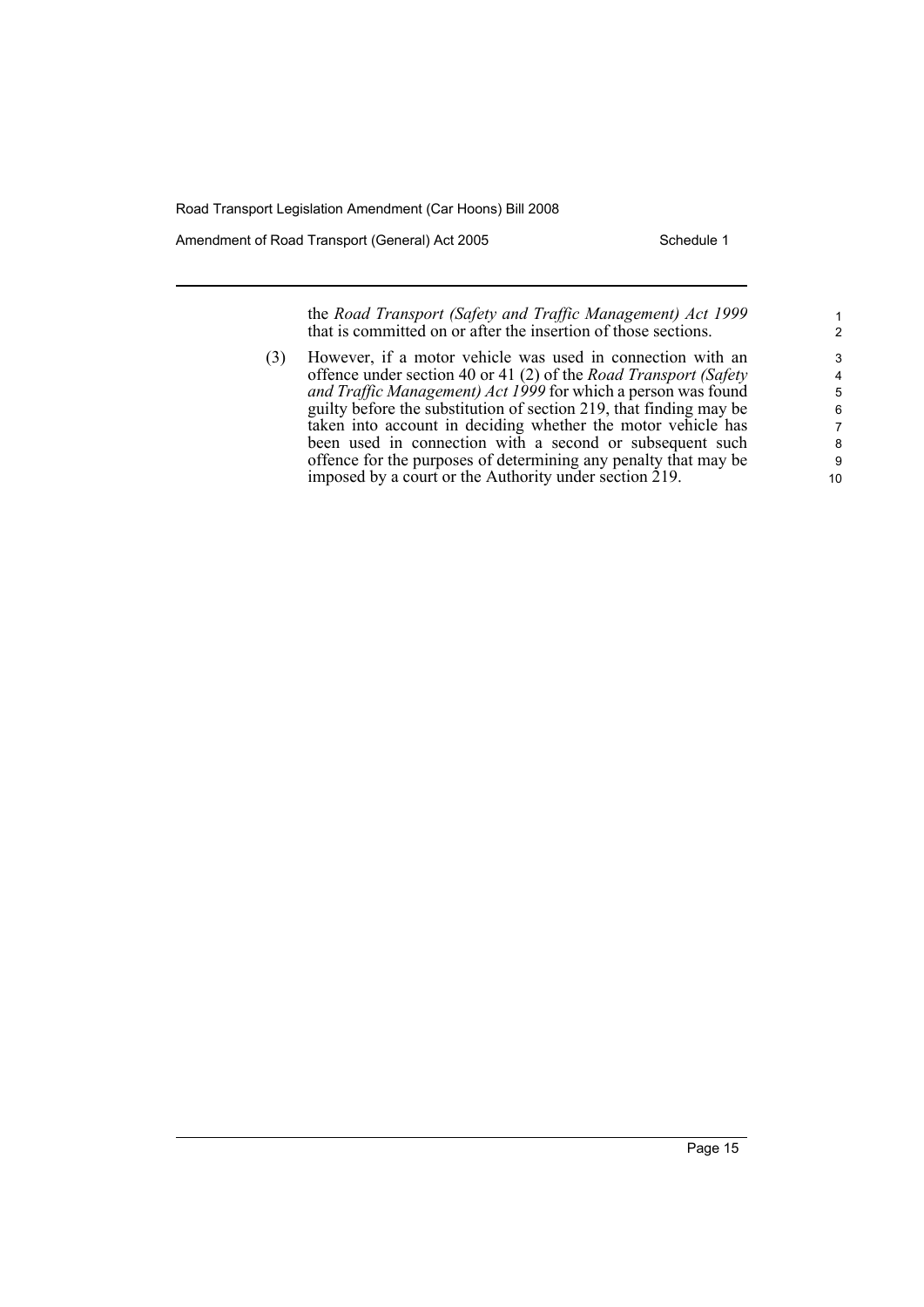1 2

Schedule 2 Amendment of Road Transport (Safety and Traffic Management) Act 1999

## <span id="page-25-0"></span>**Schedule 2 Amendment of Road Transport (Safety and Traffic Management) Act 1999**

|       |                       |     | (Section 4)                                                                                                                                                                       | 3              |
|-------|-----------------------|-----|-----------------------------------------------------------------------------------------------------------------------------------------------------------------------------------|----------------|
| [1]   |                       |     | Section 40 Races, attempts on speed records and other speed trials                                                                                                                | 4              |
|       |                       |     | Omit "Maximum penalty: 20 penalty units." from section 40 (1).                                                                                                                    | 5              |
|       | Insert instead:       |     |                                                                                                                                                                                   | 6              |
|       |                       |     | Maximum penalty: 30 penalty units (in the case of a first offence)                                                                                                                | $\overline{7}$ |
|       |                       |     | or 30 penalty units or imprisonment for 9 months or both (in the<br>case of a second or subsequent offence).                                                                      | 8<br>9         |
| [2]   | Section 40 (2), Note  |     |                                                                                                                                                                                   | 10             |
|       |                       |     | Omit "Section 48 (1) of the Road Transport (General) Act 1999".                                                                                                                   | 11             |
|       |                       |     | Insert instead "Section 241 of the <i>Road Transport (General) Act 2005</i> ".                                                                                                    | 12             |
| $[3]$ | Section 40 (4), Note  |     |                                                                                                                                                                                   | 13             |
|       |                       |     | Omit "Section 26 of the Road Transport (General) Act 1999".                                                                                                                       | 14             |
|       |                       |     | Insert instead "Section 189 of the Road Transport (General) Act 2005".                                                                                                            | 15             |
| [4]   | activities            |     | Section 41 Conduct associated with road and drag racing and other                                                                                                                 | 16<br>17       |
|       |                       |     | Omit "Maximum penalty: 5 penalty units" from section 41 (1).                                                                                                                      | 18             |
|       |                       |     | Insert instead "Maximum penalty: 10 penalty units".                                                                                                                               | 19             |
| [5]   | <b>Section 41 (2)</b> |     |                                                                                                                                                                                   | 20             |
|       |                       |     | Omit the subsection. Insert instead:                                                                                                                                              | 21             |
|       | (2)                   |     | A person must not:                                                                                                                                                                | 22             |
|       |                       | (a) | operate a motor vehicle contrary to subsection (1) knowing                                                                                                                        | 23             |
|       |                       |     | that any petrol, oil, diesel fuel or other inflammable liquid<br>has been placed on the surface of the road or road related                                                       | 24<br>25       |
|       |                       |     | area beneath one or more tyres of the vehicle, or                                                                                                                                 | 26             |
|       |                       | (b) | do, or omit to do, any other thing that prolongs, sustains,<br>intensifies or increases loss of traction as referred to in<br>subsection $(1)$ , or                               | 27<br>28<br>29 |
|       |                       | (c) | repeatedly operate a motor vehicle contrary to subsection<br>$(1)$ , or                                                                                                           | 30<br>31       |
|       |                       | (d) | operate a motor vehicle contrary to subsection (1) at a<br>time, or on a road or road related area in a place, knowing<br>that there is an appreciable risk that operation of the | 32<br>33<br>34 |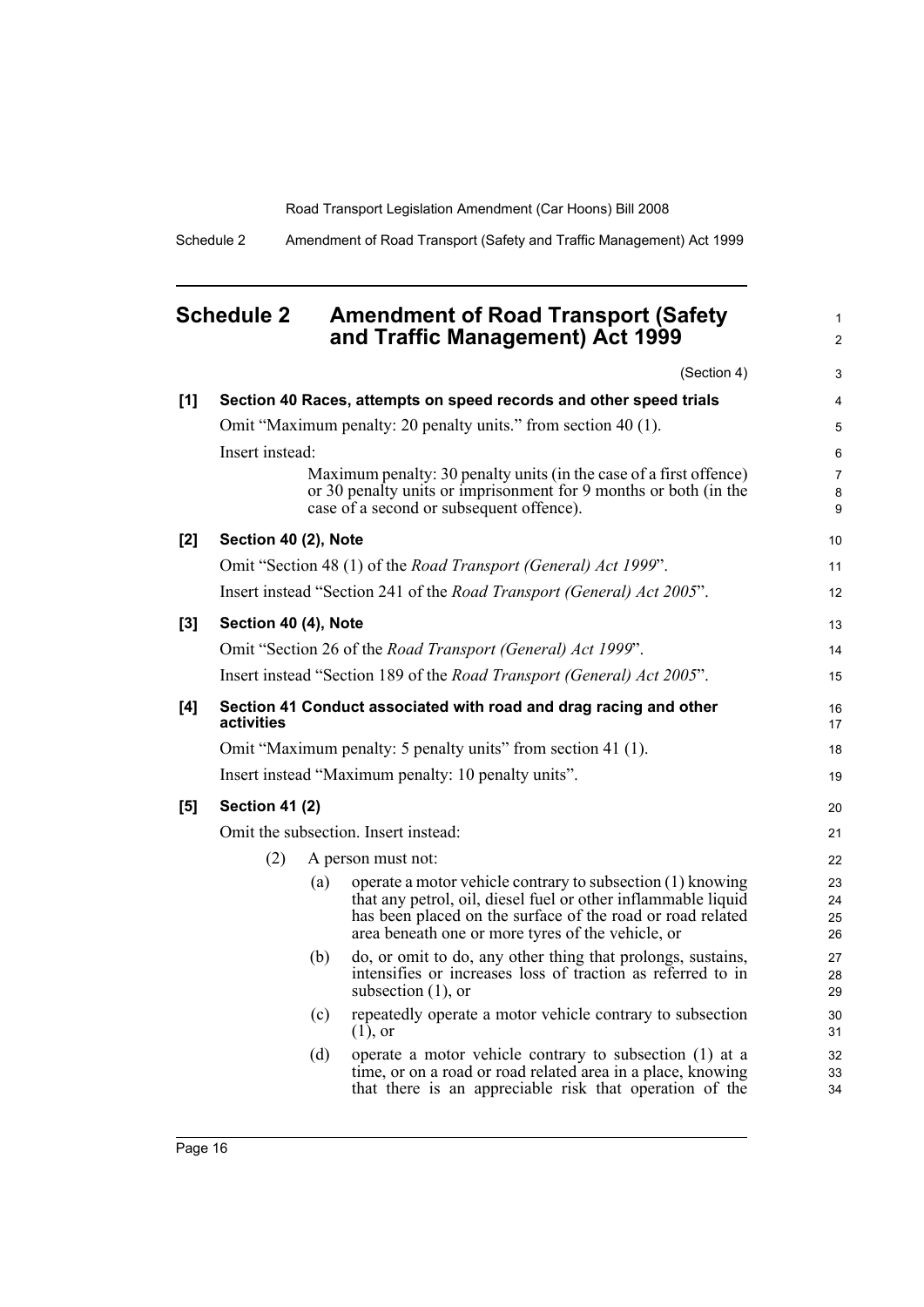Amendment of Road Transport (Safety and Traffic Management) Act 1999 Schedule 2

vehicle in that manner at that time and place is likely to interfere with the amenity of the locality or the peaceful enjoyment of any person in the locality or make the place unsafe for any person in the locality, or

- (e) willingly participate in any group activity involving the operation of one or more vehicles contrary to subsection (1), or
- (f) organise, promote or urge any person to participate in, or view, any group activity involving the operation of one or more vehicles contrary to subsection (1), or
- (g) photograph or film a motor vehicle being operated contrary to subsection (1) for the purpose of organising or promoting the participation of persons in any such group activity.

Maximum penalty: 30 penalty units (in the case of a first offence) or 30 penalty units or imprisonment for 9 months or both (in the case of a second or subsequent offence).

#### **[6] Section 41 (6)–(8)**

Insert after section 41 (5):

- (6) In considering whether an offence has been committed under subsection  $(2)$   $(d)$ , the court is to have regard to all the circumstances of the case, including the following:
	- (a) the nature and use of the road or road related area in which the offence is alleged to have been committed,
	- (b) the nature and use of any premises in the locality of the road or road related area in which the offence is alleged to have been committed.
- (7) A person who is convicted by a court of an offence under subsection  $(2)$   $(a)$ ,  $(b)$ ,  $(c)$  or  $(d)$  in relation to a motor vehicle is disqualified from holding a driver licence by the conviction and without any specific order of the court for 12 months.
- (8) Any disqualification under this section is in addition to any penalty imposed for the offence.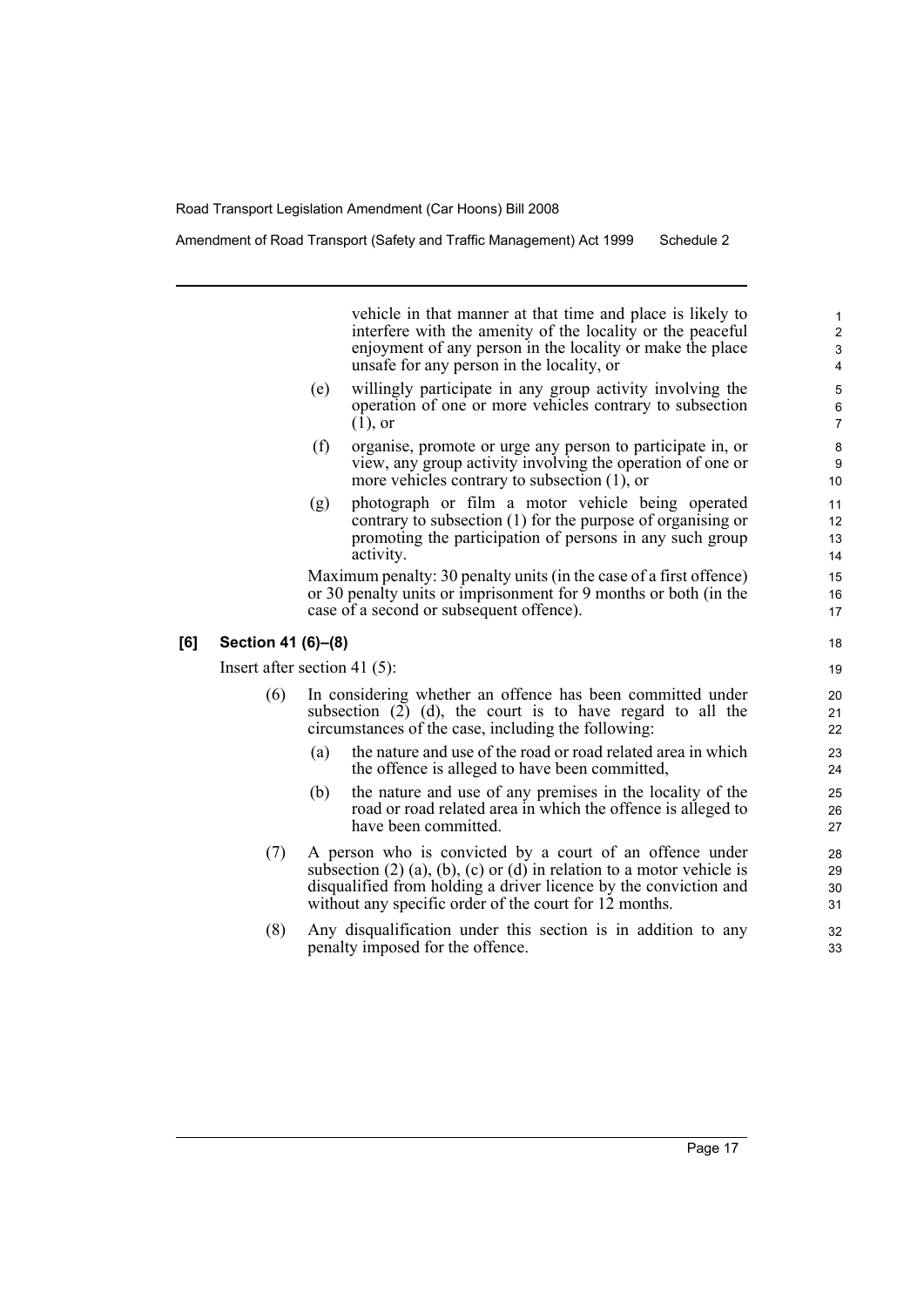Schedule 3 Other amendments

<span id="page-27-0"></span>

|                  | <b>Schedule 3</b><br><b>Other amendments</b><br>1 |     |                                                                                                                                                                                                                                                                |                            |  |
|------------------|---------------------------------------------------|-----|----------------------------------------------------------------------------------------------------------------------------------------------------------------------------------------------------------------------------------------------------------------|----------------------------|--|
|                  |                                                   |     | (Section 5)                                                                                                                                                                                                                                                    | 2                          |  |
| 3.1              |                                                   |     | <b>Local Government Act 1993 No 30</b>                                                                                                                                                                                                                         | 3                          |  |
|                  |                                                   |     | <b>Section 651B Immobilisation of vehicles</b>                                                                                                                                                                                                                 | 4                          |  |
|                  |                                                   |     | Insert at the end of section $651B(2)$ :                                                                                                                                                                                                                       | 5                          |  |
|                  |                                                   |     | , or                                                                                                                                                                                                                                                           | 6                          |  |
|                  |                                                   | (d) | under Division 2 of Part 5.5 of the Road Transport<br>(General) Act 2005.                                                                                                                                                                                      | $\overline{7}$<br>8        |  |
| 3.2              |                                                   |     | <b>Road Transport (Driver Licensing) Regulation 1999</b>                                                                                                                                                                                                       | 9                          |  |
|                  |                                                   |     | <b>Schedule 2 Additional demerit point offences</b>                                                                                                                                                                                                            | 10                         |  |
|                  |                                                   |     | Omit the matter relating to section 41 (2) of the <i>Road Transport (Safety and</i><br><i>Traffic Management) Act 1999</i> from Columns 1, 2, 3 and 4.                                                                                                         | 11<br>12                   |  |
| 3.3 <sub>2</sub> |                                                   |     | <b>Road Transport (General) Regulation 2005</b>                                                                                                                                                                                                                | 13                         |  |
| [1]              |                                                   |     | Clause 15 Appeals against certain registration decisions                                                                                                                                                                                                       | 14                         |  |
|                  | Insert after clause $15(1)(e)$ :                  |     |                                                                                                                                                                                                                                                                | 15                         |  |
|                  |                                                   | (f) | a decision of the Authority to suspend the registration of,<br>or to crash test, a registrable vehicle under Division 2 of<br>Part 5.5 of the Act.                                                                                                             | 16<br>17<br>18             |  |
| [2]              | decisions                                         |     | Clause 16 Determination of appeals against certain registration                                                                                                                                                                                                | 19<br>20                   |  |
|                  | Insert after clause $16(3)$ :                     |     |                                                                                                                                                                                                                                                                | 21                         |  |
|                  | (4)                                               |     | Despite clause 16 $(2)$ , the Court may, in determining an appeal<br>against the suspension of registration of a motor vehicle under<br>section 219A of the Act, take into account whether or not the<br>registered operator of the motor vehicle:             | 22<br>23<br>24<br>25       |  |
|                  |                                                   | (a) | knew, or could reasonably be expected to have known, that<br>the motor vehicle had been used or was likely to be used in<br>connection with an offence under section $40$ or $41$ (2) of<br>the Road Transport (Safety and Traffic Management) Act<br>1999, or | 26<br>27<br>28<br>29<br>30 |  |
|                  |                                                   | (b) | knew, or could reasonably be expected to have known, that<br>a suspension warning notice had been given in respect of<br>the vehicle, or                                                                                                                       | 31<br>32<br>33             |  |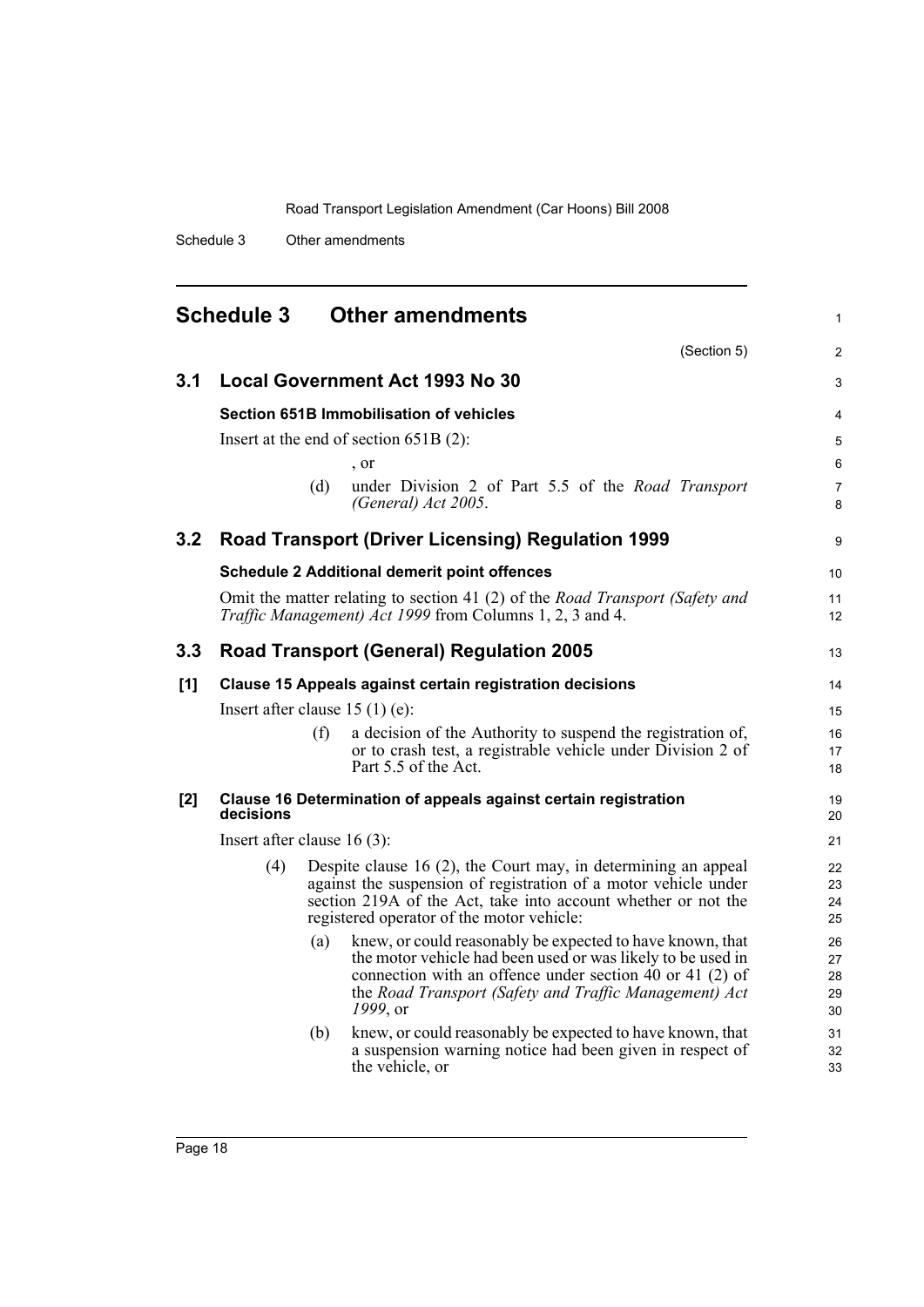Other amendments Schedule 3

|       |                               | (c) | without consent.                                          | had consented to the use of the vehicle or had taken all<br>reasonable steps to prevent any person using the vehicle                                                                                                                                             | 1<br>$\overline{c}$<br>3 |  |
|-------|-------------------------------|-----|-----------------------------------------------------------|------------------------------------------------------------------------------------------------------------------------------------------------------------------------------------------------------------------------------------------------------------------|--------------------------|--|
| [3]   | Crown                         |     |                                                           | Clause 38 Disposal of impounded vehicles or vehicles forfeited to the                                                                                                                                                                                            | 4<br>5                   |  |
|       |                               |     |                                                           | Omit "or 219" from clause 38 (1). Insert instead ", 219 or 219A".                                                                                                                                                                                                | 6                        |  |
| [4]   | <b>Clause 38 (2)</b>          |     |                                                           |                                                                                                                                                                                                                                                                  | 7                        |  |
|       |                               |     | Insert "or 219A" after "section 219".                     |                                                                                                                                                                                                                                                                  | 8                        |  |
| [5]   | <b>Clause 38 (3)</b>          |     |                                                           |                                                                                                                                                                                                                                                                  | 9                        |  |
|       |                               |     | Commissioner or while any application under section 224". | Omit "under section 223 of the Act remains undetermined by the                                                                                                                                                                                                   | 10<br>11                 |  |
|       |                               |     | Insert instead "under section 224 of the Act".            |                                                                                                                                                                                                                                                                  | 12                       |  |
| [6]   | <b>Clause 38 (6)</b>          |     |                                                           |                                                                                                                                                                                                                                                                  | 13                       |  |
|       | Insert after clause 38 (5):   |     |                                                           |                                                                                                                                                                                                                                                                  |                          |  |
|       | (6)                           |     |                                                           | A clamping agent is to be paid the balance of the proceeds of the<br>sale of a motor vehicle clamped by it if the motor vehicle was<br>impounded or forfeited for failure to pay fees to which the<br>clamping agent was entitled under section 219F of the Act. | 15<br>16<br>17<br>18     |  |
| $[7]$ |                               |     | <b>Schedule 3 Penalty notice offences</b>                 |                                                                                                                                                                                                                                                                  | 19                       |  |
|       |                               |     | Road Transport (General) Act 2005:                        | Insert in appropriate order in Columns 1, 2 and 3 of the matter relating to the                                                                                                                                                                                  | 20<br>21                 |  |
|       | Section 218 (7)               |     | Class 1                                                   | Level 13                                                                                                                                                                                                                                                         |                          |  |
| [8]   | Schedule 3                    |     |                                                           |                                                                                                                                                                                                                                                                  | 22                       |  |
|       |                               |     | Traffic Management) Act 1999 from Columns 1, 2 and 3.     | Omit the matter relating to section 41 (2) of the <i>Road Transport (Safety and</i>                                                                                                                                                                              | 23<br>24                 |  |
| 3.4   |                               |     |                                                           | Road Transport (Vehicle Registration) Regulation 2007                                                                                                                                                                                                            | 25                       |  |
| [1]   |                               |     | <b>Clause 14 Maintenance of the Registers</b>             |                                                                                                                                                                                                                                                                  | 26                       |  |
|       | Insert after clause $14(2)$ : |     |                                                           |                                                                                                                                                                                                                                                                  | 27                       |  |
|       | (2A)                          |     | Use of vehicle in connection with offences                |                                                                                                                                                                                                                                                                  | 28                       |  |
|       |                               |     | another register kept by the Authority:                   | The Authority must record the following in the Register or                                                                                                                                                                                                       | 29<br>30                 |  |
|       |                               |     |                                                           |                                                                                                                                                                                                                                                                  |                          |  |